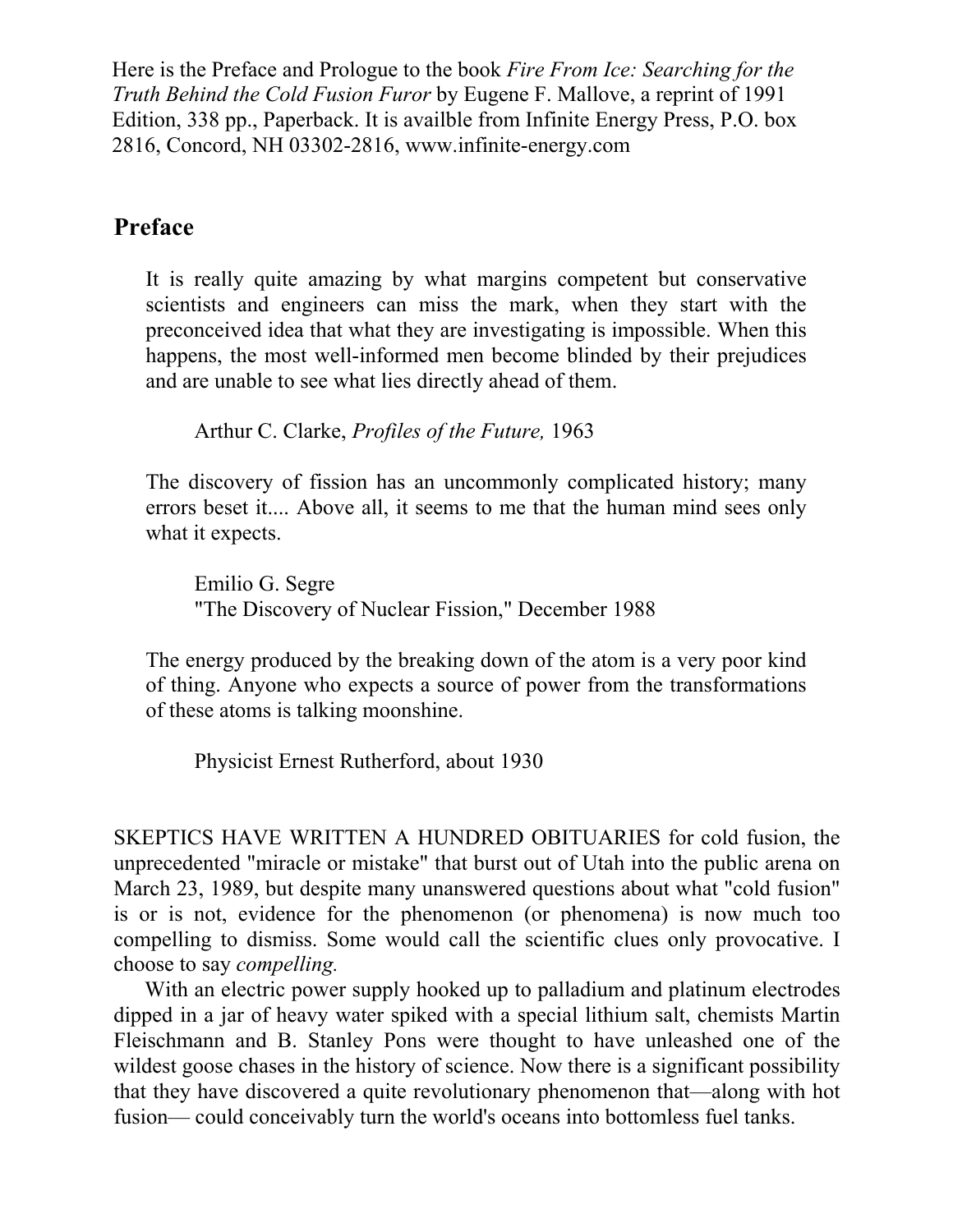Cold fusion is very likely to be real after all, although which aspects of it are valid remains in question. Despite many roadblocks that arose against confirming it as a new physical phenomenon, it is now here to stay. For a time, negative experiments and widespread skepticism seemed to have put cold fusion permanently on ice. Incredulity still runs deep. But cold fusion research is now very much alive in laboratories far and wide. It moves forward through those scientists with intense curiosity and courage to pursue these studies in the face of mountains of ridicule.

 It is now reasonably clear that fusion reactions that liberate energy—near but very peculiar relatives of nuclear processes that are the lifeblood of the stars—can occur at room temperature. There is *no chance* whatever that cold fusion is *a mistake. There is the exceedingly remote possibility that "cold fusion" is a collection of many mistakes made in nuclear measurements of many different kinds, in heat measurements of great variety, and in all manner of control experiments. But to believe that hundreds of scientists around the world have made scores of systematic mistakes about the nuclear and nuclear-seeming anomalies that they have reported is to stretch credulity to the breaking point—to distort the meaning of scientific evidence to absurd limits. Cold fusion is not "pathological science" as many have charged, but for critics to continue to describe it as such or to ignore it completely is pathological.* 

Current evidence suggests that *nuclear* processes are actually at work in what at first seemed to be merely table-top *chemical* experiments. This is absolutely shocking, and the root of widespread disbelief in cold fusion among scientists. There has been no more iron-clad principle separating chemistry from physics than that chemical behavior *never* leads to nuclear transformations. The tiny atomic nucleus has been inviolate to assault, but now it has been breached by the puffy electron cloud world of chemistry. You see, if the tiny, dense nucleus of an atom were blown up to the size of a golf ball, at that scale its attending fuzzy little electrons would orbit a mile away. Chemistry has only to do with how these distant electrons interact to make connections and disconnections among atoms. Atomic nuclei never become directly involved in chemical reactions and nuclei had not been known to react with one another except in extreme high-energy conditions.

Though the occurrence of cold fusion phenomena at present is erratic, it might some day be tamed and made regular and useful. Many experimenters are finding specific conditions, not reported initially by Drs. Fleischmann and Pons (perhaps not even known to them at the time), that prompt the effects. Furthermore, cold fusion phenomena are now seen in very dissimilar but related physical systems: pressurized gas cells, electrochemical cells with molten metal salts, and metal chips and films alloyed with fusion fuel.

 To an extent, the phenomena remain not repeatable *at will—*but repeatable, to be sure, in a *statistical* sense, and sometimes now with very high confidence. (The same has been true in the early development of certain solid-state electronic devices.) There is now convincing evidence for the observation of significant heat *in excess of energy fed in,* bursts of neutrons, radioactive tritium at concentrations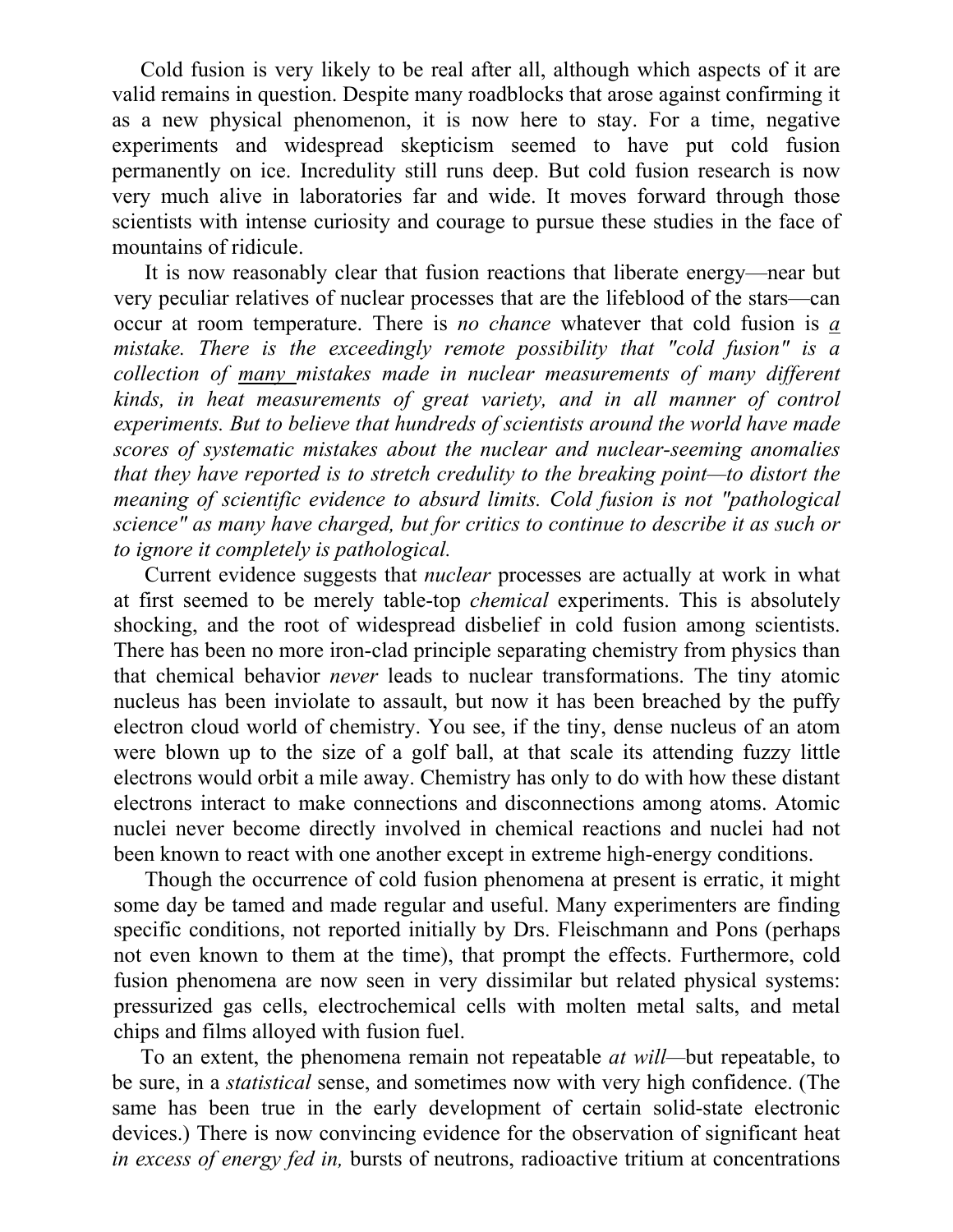elevated above natural background (despite fears of preexisting contamination, there is ample evidence that the tritium is generated by nuclear reactions), possible abundance shifts in some chemical isotopes, and much more. And in a *piece de resistance* of cold fusion research, in October 1990 scientists in several laboratories confirmed the nuclear *creation* of high-energy nuclei—probably those of tritium atoms—that fly out from titanium chips infused with the well-known fusion fuel, deuterium.

The measurements of power in the form of heat coming from some cold fusion cells is extraordinarily impressive—tens, to over a thousand, times the energy that could emerge from any conceivable chemical reaction. If the numbers from some experiments are to be believed, they add up to tens and even hundreds of kilowatt-hours coming from each cubic centimeter of cold fusion cell electrode material (about the volume of a stack of two pennies)! You know what a kilowatt-hour of electricity is when you pay for ten 100-watt bulbs turned on for one hour. More vividly, a kilowatt-hour is the energy of motion in a 4,000-pound car traveling 140 miles per hour.

Furthermore and most important, there is now a theoretical basis to begin to understand these apparent cold fusion phenomena. The heat-generating nuclear process must be very exotic, indeed, somehow being able to distribute released nuclear energy over a large array of atoms rather than emitting it as discrete high-energy particles.

Soon after the startling announcement at two universities in Utah in March 1989, the idea for this book was born. This might have been a very different work—a chronicle of the birth of a new age of cheap, clean, and limitless power. Though that era may still arrive through some form of controlled fusion including the very real prospect of *controlled cold fusion,* the story turned out to be far more interesting, in both its scientific aspects as well as in the *process* of science that triumphed in identifying cold fusion as something literally new under the sun.

 We have, instead, the saga of the tumultuous birth of a new physical phenomenon—more exactly, a class of scientific phenomena—an origin beset by bouts of optimism, pessimism, and every emotion in between for both proponents of the new wonder and those who vehemently deny its possibility—respected and well-intentioned scientists all. There occurred a veritable scientific roller-coaster ride that has held the scientific world in sway for almost two years. Now that many more facts are available and the furor has quieted down, the story can be told in its delicious and delirious detail. This is an account of the unfolding of a new phenomenon—the scientific process observed.

Through a sometimes tortured, contentious process the truth ultimately triumphs in science. Thus is scientific research done in the real world, not by idealized textbook prescriptions. Science is not conducted by poll nor by appeal to authority, nor always shackled to an imperfect and occasionally obstructive peer review process. Science proceeds through dogged experimental and theoretical effort.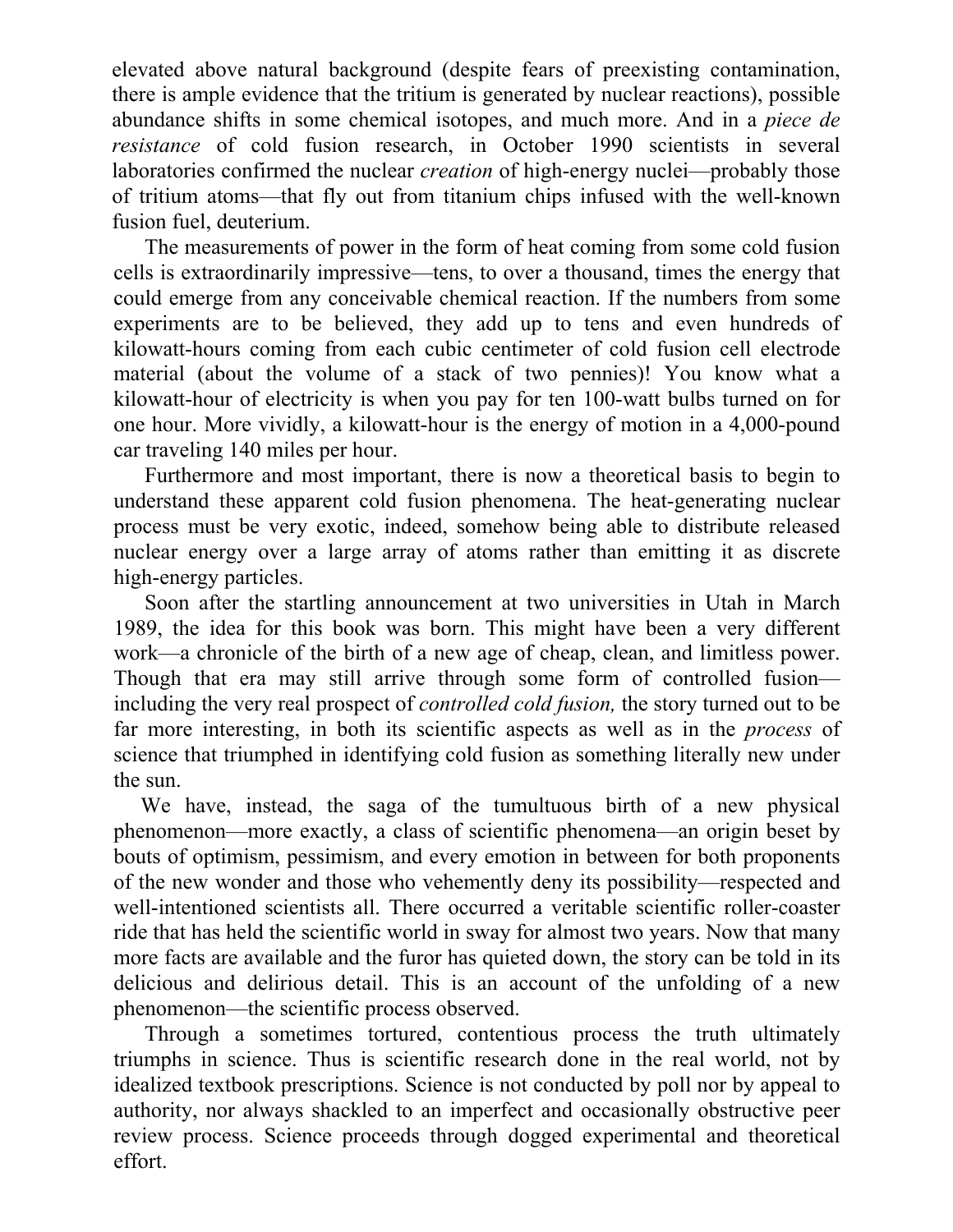At the beginning of the cold fusion saga, it was my good fortune to be working at the Massachusetts Institute of Technology. I was trained as an engineer, both in aerospace and environmental engineering at MIT and at Harvard, but after having done engineering for some 15 years, writing about science and technology became first an avocation and later a job.

As the chief science writer at the MIT News Office during the period when the cold fusion controversy arose, I found myself at a crossroads of scientific inquiry and intrigue. I heard from all sides in the scientific turmoil that broke loose and had the opportunity to witness firsthand how scientific news was being made. I, too, swang from skepticism to belief, back to skepticism, many times. At the outset, cold fusion seemed both too preposterous to believe and too important to ignore. The urge to chronicle this fascinating chapter in scientific history became irresistible. I have tried to be as faithful as possible in chronicling the complex events in the cold fusion saga and in illuminating difficult experiments and theory. *The opinions and perspective on the cold fusion controversy are entirely my own, however, and are absolutely not intended to represent any official or unofficial university position.* 

We will explore the scientific intrigue and infighting that occurred in the cold fusion revolution, which provided much human drama. There were fights to publish and to forestall publication, issues of priority of discovery, funding matters, misinformation and disinformation, rumors that became "fact," questions of academic standing, and even allegations of scientific deceit. The hard lessons in science learned in the quest for cold fusion will depend on the ultimate resolution of the scientific questions, but whatever the outcome, some are already clear:

\*Spectacular resistance to paradigm shifts in science are alive and well. Plasma fusion physicists were extremely reluctant to consider new fusion mechanisms even though they knew very well that the environments of electrochemical cells and palladium metal atomic lattices were remarkably different from the high-temperature gaseous systems to which they were accustomed.

\*The majority does not rule in science. It is a gross mistake to draw conclusions about the validity of reported findings by polling the membership of this or the other scientific organization or panel.

\*It is dangerous and often deceptive to make analogies between one scientific controversy and another. Comparing the cold fusion episode with several notable blind alleys in science—the "polywater" episode of the 1960s-70s, or the early 20th-century "N-rays"—is counterproductive and wrong. I acknowledge, however, that it may also be hazardous to compare the cold fusion debate to heated episodes in science that *did* result in a well-established discovery.

\*Irving Langmoir's rules for identifying so-called "pathological science" are best retired to the junk heap for prejudice and name calling.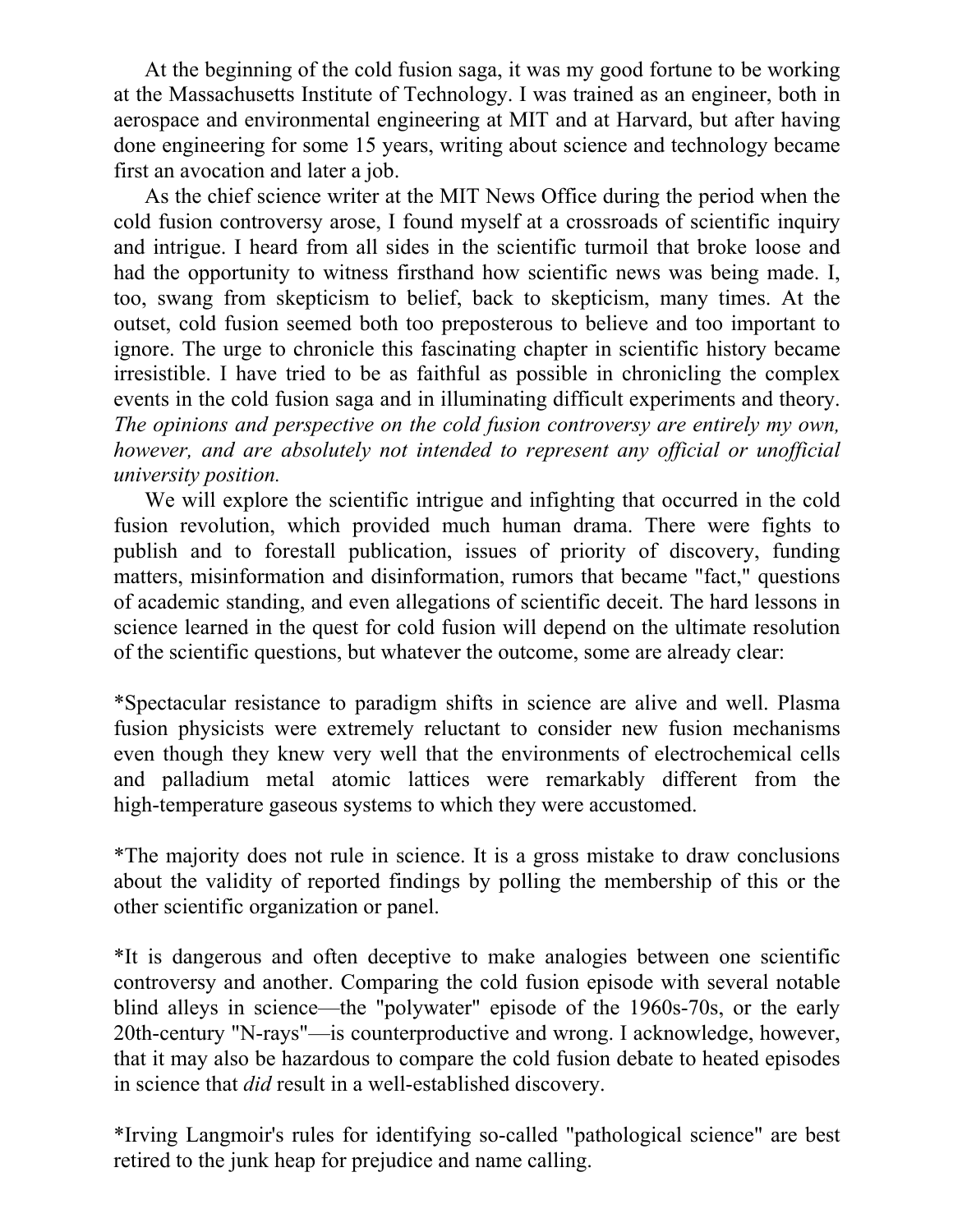\*Ockham's Razor is too easily forgotten. In science, the simplest unifying theory or connection is often most appropriate. Better to have a single explanation to bridge a host of apparently related phenomena, than to concoct baroque excuses for why multiple independent experiments may *all* be systematically incorrect. Any possible nuclear effect, even a tiny suspected one, such as low levels of neutron particle emissions seemingly unconnected with heat production, should have been a tip-off that other puzzling and erratic effects in similar physical systems might also have something to do with nuclear phenomena.

\*Use extreme caution in dismissing experimental results just because theory suggests they are "impossible." Theory must guide science, but it should not be allowed to be in the driver's seat—especially when exploring the frontier.

\*The fear that possible scientific error would be ridiculed, or worse, interpreted as fraud, is stultifying. A witch hunt against cold fusion affected researchers: Some who wanted to work in the field did not get involved for fear of scorn; others hid positive results from colleagues, anticipating career problems; and some laboratory managers refused to allow technical papers to be published on positive results obtained in their organizations. Most incredible, some scientists publicly decried cold fusion, while privately supporting its research.

\*The peer review process by which articles make their way into journals is not infallible. While peer review is meant to act as a filter against spurious results and sloppy science, mismanaged or unchecked it can be a tyrannical obstacle to progress as well. It is unwise to be persuaded by the editorial position and selection of technical articles that appear in a single well-respected publication.

\*Vested scientific interests are not easily persuaded to share their resources. Too small a total funding pie, in this case limited federal expenditures for energy research, led naturally to rivalry and antiscientific tendencies that would have moderated with a policy of broader research support. The hot fusion fraternity, like any scientific community with its back to the wall, may find it difficult to draw impartial conclusions about a perceived threat to its dominance.

Above all, I wanted to distinguish between the real, initial scientific shortcomings of Drs. Fleischmann and Pons' work (including their initial incomplete disclosure of relevant experimental protocols) and their fully justified bewilderment in the face of a phenomenon for which they had no satisfactory explanation (other than a firm belief that the evidence pointed to it being nuclear). This required raising numerous questions about the *process* of science and communicating scientific developments to the public.

This may shock the uninitiated or misinformed, but when the science finally works its way to more firm conclusions, it is my view that Fleischmann and Pons,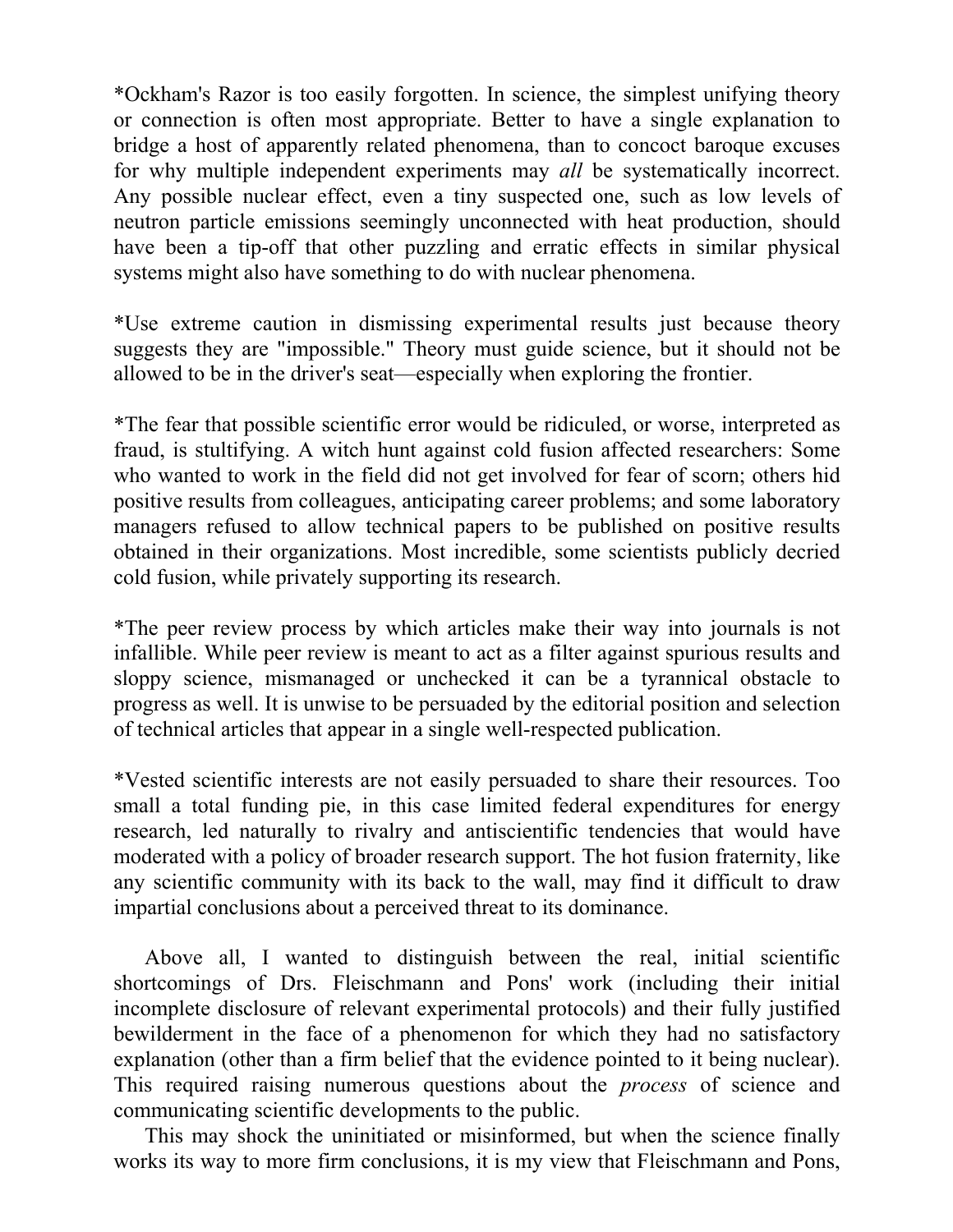Brigham Young University's Steven E. Jones with his reports of neutrons, and other early cold fusion pioneers may be regarded in the history of science as heroes—very human, imperfect ones. Fleischmann and Pons' most serious failing, which ultimately sandbagged the whole subsequent scientific process, was to suggest initially that their experiment was very easy to reproduce, and that scaling it up to practical, power-producing devices would not be especially difficult. In some sense the Fleischmann-Pons experiment *was* relatively easy to reproduce, but it proved *far* from simple to interpret or to augment. Ironically, Steven Jones is to be faulted for consistently *denying* that electrochemical cells could be producing excess heat from nuclear reactions—an opinion arising from his stubborn disbelief and desire to protect the priority of *his* discovery, not from the results of his own experiments or deep analysis of the thermal measurements made by others.

Yet all three protagonists took their incomplete preliminary findings to the scientific community and kicked it into unprecedented and rapid global action. A U.S. Department of Energy report estimated that initially between \$30 and \$40 million dollars were spent worldwide on cold fusion research. That estimate is now woefully low, as the pace of research quickens. A recent compilation of reports of only *positive* evidence for cold fusion, which have come from more than 80 research groups in a dozen nations and at five U.S. national laboratories, gives some idea of the scope and seriousness of the activity (see pages 246-248 in Chapter 15).

 The cold fusion story cannot be understood without grasping the parallel effort to develop controlled *hot* fusion, one of the most noble and difficult technological quests ever undertaken, now in its fifth decade. Without rehashing the extraordinary history of hot fusion research—a fascinating saga in its own right included is sufficient background to put cold fusion in proper perspective.

An essential caveat: After reviewing mounting evidence from cold fusion experiments, I am persuaded that it provides a *compelling* indication that a new kind of nuclear process is at work. I would say that the evidence is *overwhelmingly*  compelling that cold fusion is a real, new nuclear process capable of significant excess power generation. The evidence for significant power generation, however, cannot be said to be *conclusive.* The word conclusive in science denotes an intimate melding of experimental observation and theoretical explanation. In the case of cold fusion, this cannot be said to have occurred. There is yet no *proved*  nuclear explanation for the excess heat. That excess heat *exists* is amply proved.

Teasing a new phenomenon from nature is not easy. Simply review the history of the discovery of fission in the 1930s—the phenomenon was staring physicists in the face, yet fission was slow to be recognized. Or recall superconductivity, which a Dutch physicist stumbled across in 1911, but for which no good theory existed until the 1950s. High-temperature superconductivity, which exploded into the world of physics in 1986-87, is still incompletely understood. Or recall the "cat's whisker" or crystal radio of the 1920s, which wasn't understood until the transistor was invented three decades later. But for ignorance and skepticism, we might have had transistor radios in the 1920s! Or take the totally unexpected phenomenon of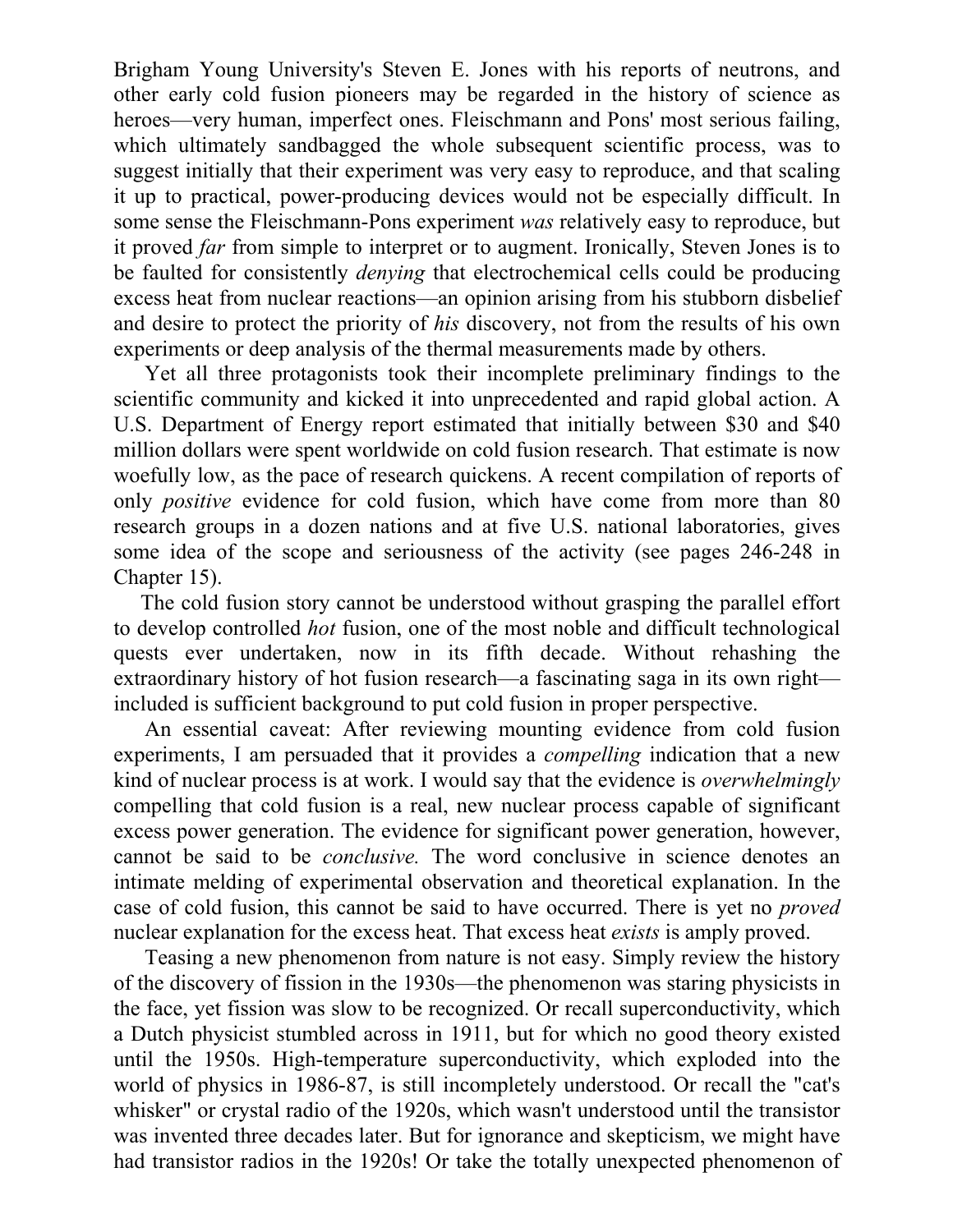lasing, both at optical frequencies (lasers) and at microwave frequencies (masers), and more recently at X-ray wavelengths. Radio waves themselves, predicted in the 1860s and discovered in the 1880s, were another totally unexpected manifestation of matter and energy. Why not "cold fusion?" Nature has marvelous tricks up her sleeves, and it is the delight of the scientist to discover them. Let us see how the power of the stars is coming down to Earth.

Bow, New Hampshire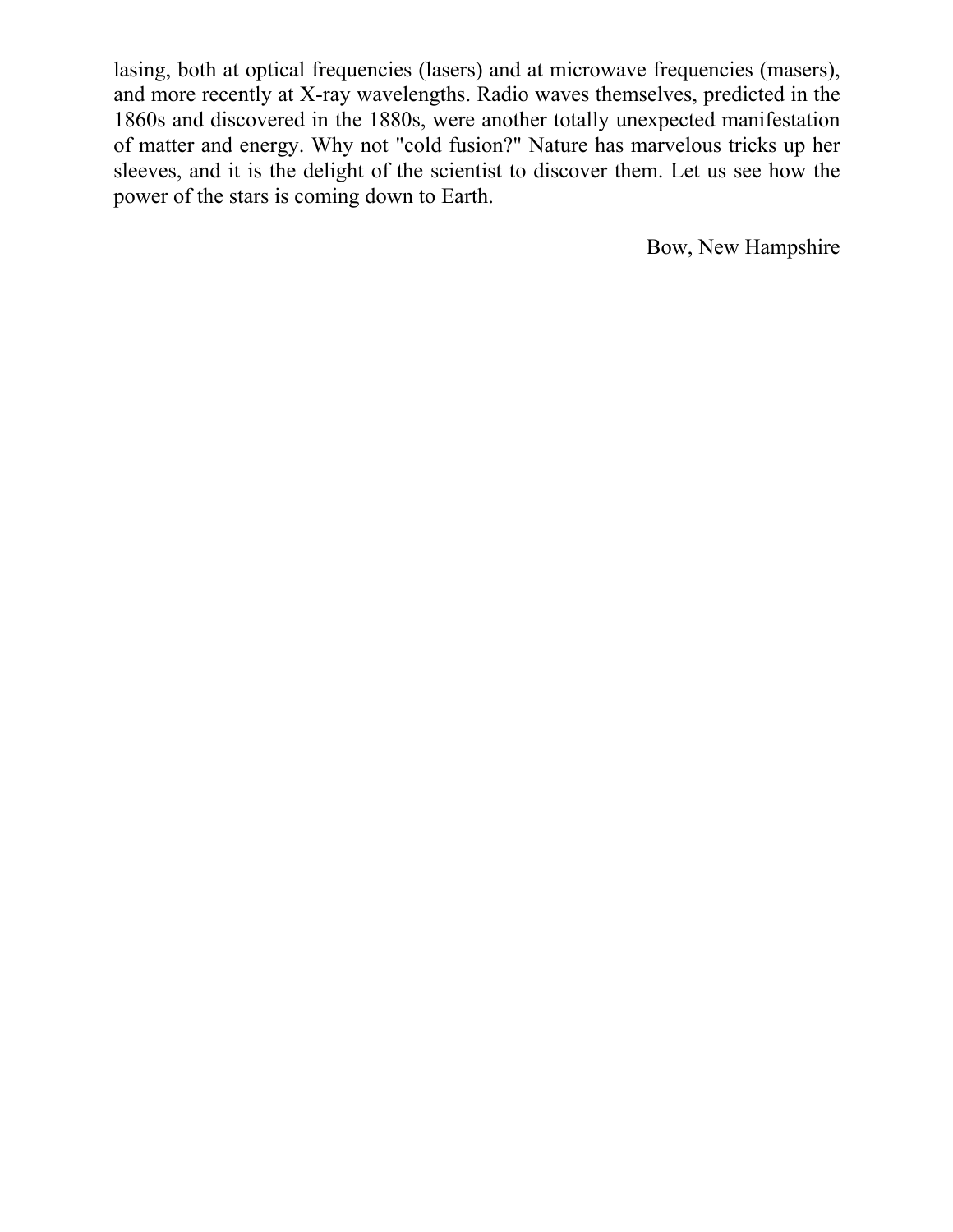## **Acknowledgments**

IF AN IDEA HAS A THOUSAND PARENTS, a book may have at least a few hundred. *Fire from Ice* would not have been without the dedicated work of the hundreds of researchers who probed and who continue to investigate cold fusion phenomena, and without the efforts of thousands who strive to tame hot fusion. Proponent and skeptical views alike were the two streams that blended and fused in this work.

My deep appreciation for extremely helpful discussions extends to Professor Martin Fleischmann of the University of Southampton and the University of Utah and to Professor Steven E. Jones of Brigham Young University.

I am particularly grateful to four scientists at MIT with whom I have discussed both hot and cold fusion: Dr. Richard D. Petrasso, Dr. Stanley C. Luckhardt, and Professor Ronald R. Parker, all of the Plasma Fusion Center, and Associate Professor Peter L. Hagelstein of the Department of Electrical Engineering and Computer Science. Other scientists and engineers who have been immensely helpful are: Dr. Bruce Gregory of the Center for Astrophysics in Cambridge, Massachusetts; MIT visiting scientist Dr. Henry H. Kolm; Professor Lawrence M. Lidsky of MIT's Department of Nuclear Engineering; Dr. Vesco C. Noninski, an electrochemist from Sofia, Bulgaria; Associate Professor Donald R. Sadoway of MIT's Department of Materials Science and Engineering; Professor of Physics Emeritus David Frisch of MIT; Dr. Mark Stull of Bedford, New Hampshire; Dr. Frank Sulloway of the MIT Science, Technology, and Society Program; Donna Baranski-Walker of the MIT Technology Licensing Office; Dr. Fritz Will, Director of the National Cold Fusion Institute; and Donald Yansen of Bio-Rad, Cambridge, Massachusetts.

Beyond the East Coast of the United States, I am indebted to Professor John O'M. Bockris of Texas A&M University; Hal Fox of the Fusion Information Center in Salt Lake City; Russ George of LGM Productions; Dr. M. Srinivasan of the Bhabha Atomic Research Center in India; Dr. Howard Menlove of the Los Alamos National Laboratory; Professor Julian Schwinger of UCLA; Dr. David Worledge of the Electric Power Research Institute (EPRI); and my colleague in the writer's art, physicist Dr. Robert L. Forward.

Many science journalists and public information officers have helped directly or indirectly, including: Jerry Bishop of *The Wall Street Journal;* Nancy Enright of the American Chemical Society; Pamela Fogle of the University of Utah; Joel Shurkin of Stanford University; Ed Walraven of Texas A&M University; science reporter Ed Yeates of KSL TV, Salt Lake City; Professor Bruce Lewenstein of Cornell University; Ivan Amato of *Science News;* Robert Cooke of *Newsday;*  Irwin Goodwin of *Physics Today;* Ron Dagani of *Chemical and Engineering News;* Robert Pool of *Science;* and graduate students John Travis, formerly of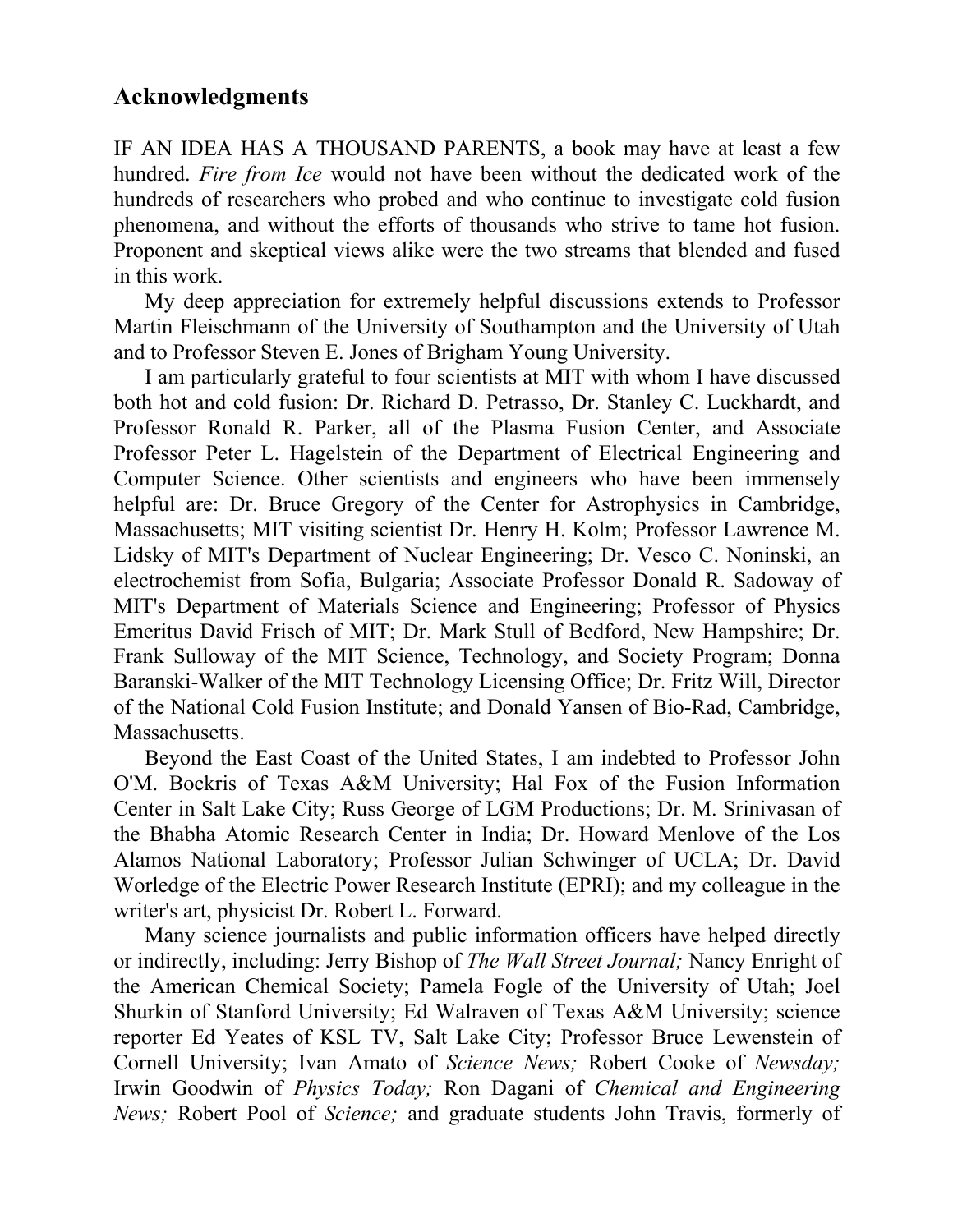MIT, and Silvia Bianchi, formerly of Boston University, both of whom studied independently the media's coverage of cold fusion.

Throughout the cold fusion episode, Kathy Powers, Paul Rivenberg, and Pat Stewart of the MIT Plasma Fusion Center were helpful in sharing with me the Center's archive of technical information. The crucial support and sage advice of editor David Sobel at John Wiley & Sons and the work of my literary agent Richard Curtis were the foundation of my efforts, as were critical scientific discussions and some initial writing on cold fusion shared with my scientific colleague, Dr. Gregory L. Matloff. I am thankful also for the work of Maria Danzilo, Frank Grazioli, and Judith McCarthy of John Wiley and Laura Van Toll of Impressions. Above all, my family deserves five fusion-powered stars for putting up with this confining passion. I return now to the home planet.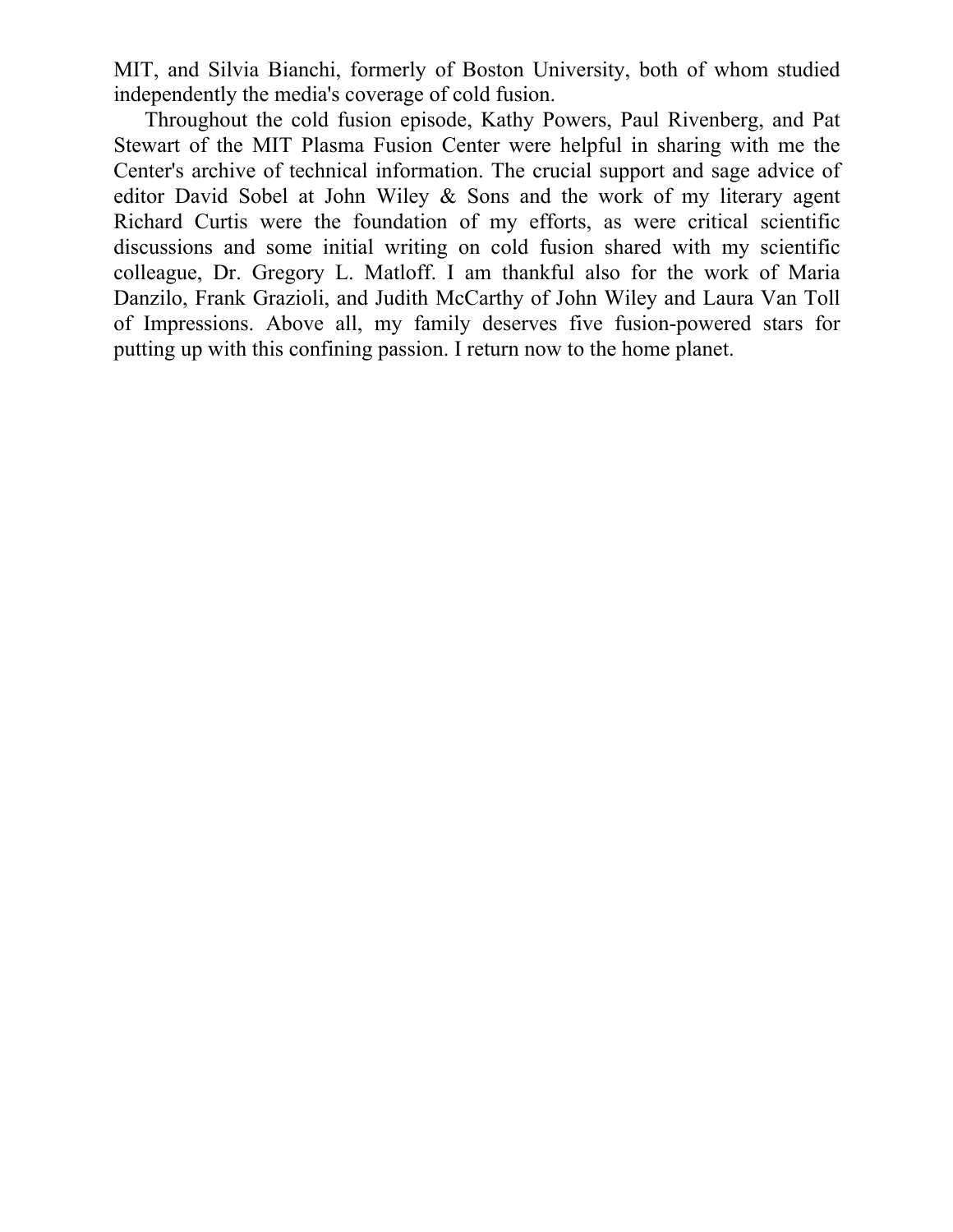# **1. Prologue: Desperately Seeking Fusion**

Water, water, everywhere, Nor any drop to drink.

Samuel Taylor Coleridge, *The Rime of the Ancient Mariner* 

Anything that is theoretically possible will be achieved in practice, no matter what the technical difficulties, if it is desired greatly enough.

Arthur C. Clarke, *Profiles of the Future,* 1963

### **\*A Genie Shrugs**

THE SNOW-COVERED WASATCH MOUNTAINS, so beautiful and unreal in late March, glistened against the intense blue of the skies above Salt Lake City. Spring skiers sported within those hills, unaware of news that was soon to come from the city below and oblivious to an approaching intruder above, in deep space.

For those—superstitious or not—who like to connect life on this world with celestial events, an auspicious or portentous happening: At about 8 hours Universal Time on March 22, 1989, multimillion ton asteroid 1989FC whizzed by Earth and its Moon, coming within 430,000 miles of our world. It made the closest known pass by a body of such mass since Hermes in 1937—the year before the discovery of nuclear fission.

As the asteroid continued on its path traveling many miles per second, the world turned not even once on its axis. The next day, Thursday, March 23, 1989, brought a glimmer of hope from a city that had grown up near the barren flatlands of the Great Salt Lake in Utah. At 1:OO P.M. in Salt Lake City, chemists Martin Fleischmann and B. Stanley Pons burned their names into the history of the quest for fusion power. Essentially unknown to the hot fusion community, they claimed to have achieved what seemed to be impossible: power-producing fusion reactions at room temperature.

Hours later, a gargantuan tanker left the port of Valdez, Alaska, en route with oil for an energy hungry world. At four minutes past midnight, March 24, the Exxon Valdez ran aground and spilled 11 million gallons of crude oil into the pristine waters of Prince William Sound. The disaster symbolized the ultimate futility of our dangerous dependence on the planet's subterranean fossil fuels.

The massive oil spill drew deserved national attention and outcry, but it did not eclipse the extraordinary news from Utah about "cold fusion"—a concept that seemed to drop from the sky like an alien intruder straight into the public psyche. At the press conference held at the University of Utah, B. Stanley Pons, professor of chemistry and chairman of the Department of Chemistry at the University of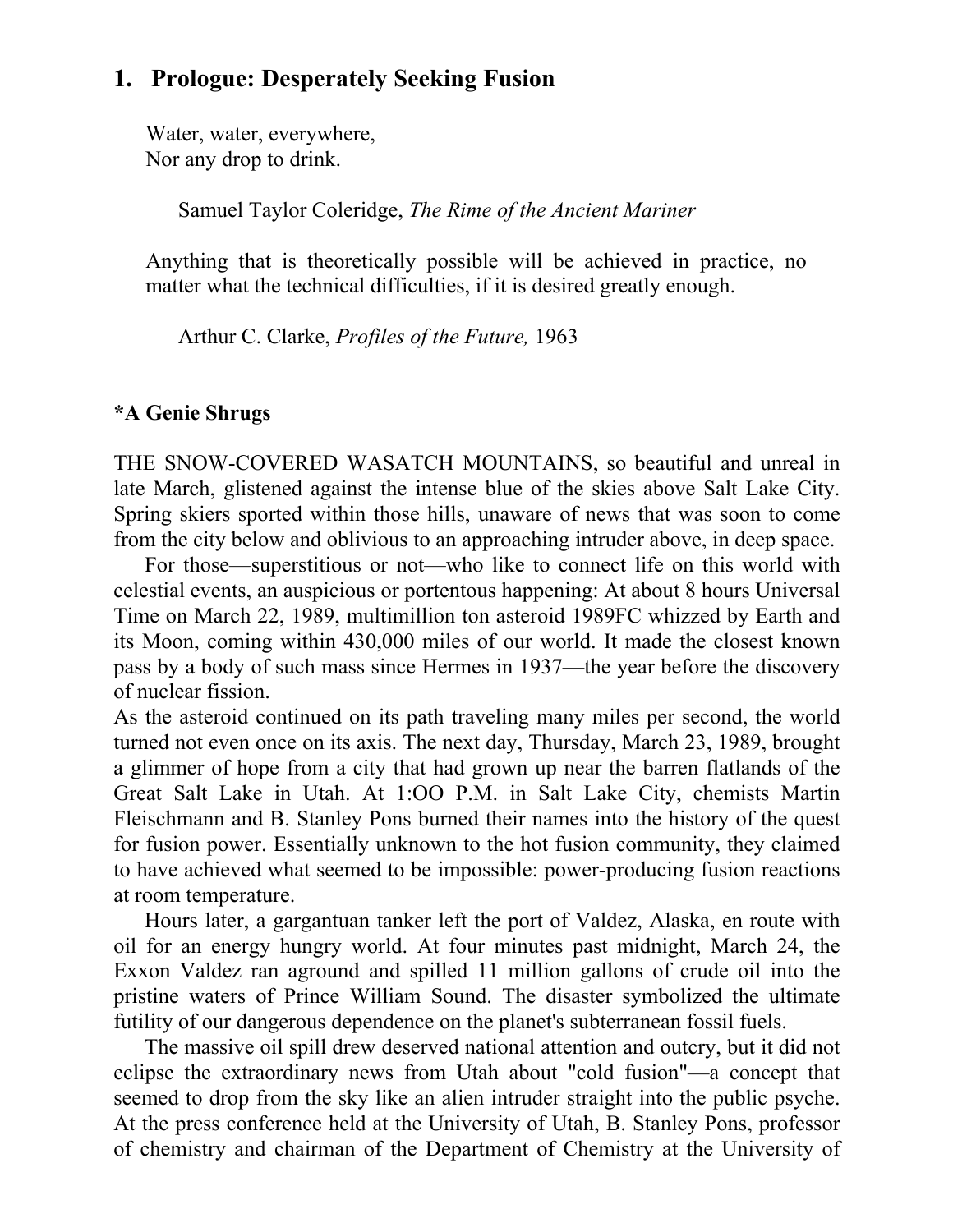Utah, and colleague Martin Fleischmann, professor of electrochemistry at the University of Southampton, England, proclaimed that they had discovered an amazingly simple method to create power-producing nuclear reactions—possibly fusion—not at hundreds of millions of degrees in imitation of the stars, but at room temperature!

The Genie of fusion shrugged in his ancient vessel that year and amazed the world. The spring of 1989 will long be remembered as a time of unexpected shaking, when extraordinary claims by groups of researchers in Utah and subsequently around the world led scientists to reexamine a decades-long pursuit: the quest to tame nuclear fusion. The struggle has been to bring this power of the stars down to Earth, much as fabled Prometheus snatched fire from the gods. The interest of the scientific community and the public at large was temporarily galvanized by the idea that a new kind of fusion process, immediately dubbed *cold fusion*, might soon lead to a way to get the fusion Genie to stop shrugging and come completely out of his bottle.

Startling events occasionally make us step back to get a better view of our pursuits and to examine cherished assumptions. This often leads to rededication, to unforeseen possibilities, and to new directions. The shaking of complacency now and then in a positive way is healthy, no more so than in the fields of science and technology where intense concentration on an established course sometimes promotes a possibly too narrow focus.

 We now know that confirmation or rejection of the remarkable cold fusion claims of 1989 were not to come easily and that unusual doubt and confusion (inevitably termed "fusion confusion") beset a baffled, bemused, and even outraged scientific community. Estimates are that, for a time, more than one million dollars per day—in person-hours and equipment—was expended worldwide to confirm or disprove the claims that nuclear fusion reactions can occur in apparatus no more complex than a laboratory electrochemical cell, or in pieces of metal infused under pressure with a heavy version of hydrogen, the isotope deuterium.

At a bare minimum, it now appears very likely that a wholly unexpected scientific phenomenon has been discovered. If it really is a new mode of fusion, it occurs, quite surprisingly, at room temperature. Moreover, the phenomenon appears to be capable of net power generation, but whether what seems to be an erratic, difficult-to-reproduce process can be tamed for practical applications remains an open and extremely intriguing question.

While the jury is still out on the significance of these developments, there can be little doubt that the larger effort to tame fusion for human needs has received an unexpected and perhaps much needed boost. The public imagination and interest in fusion power has stirred in a way that has never before happened in the relatively unknown quest. The nations of the world have spent billions of dollars to control thermonuclear (hot) fusion in gaslike plasmas whose temperatures sometimes reach several 100 million degrees centigrade, but the average citizen has heard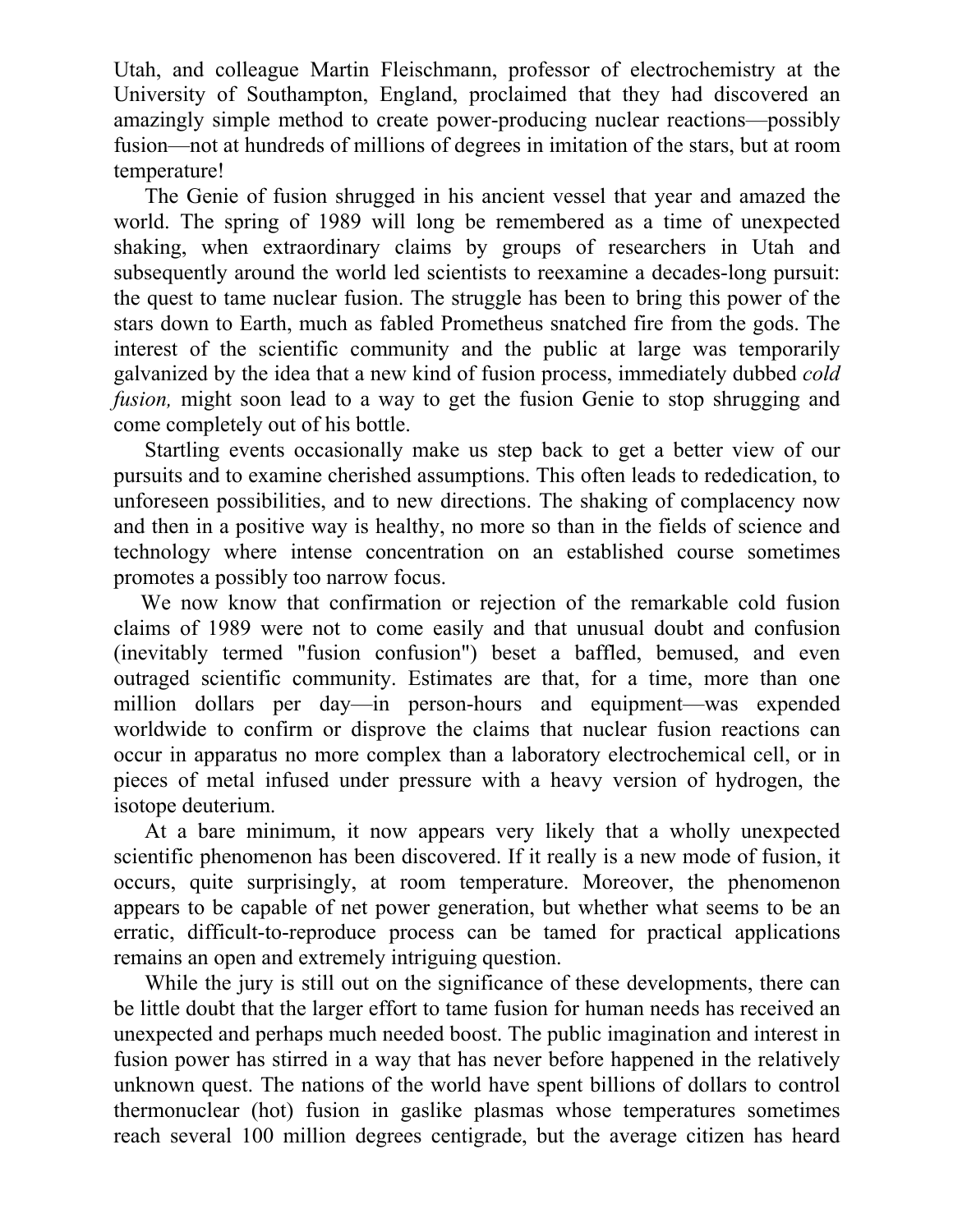little about the dramatic progress in recent years in this exceedingly difficult scientific and technological effort.

 The new developments on the frontiers of fusion research come at a critical juncture in the U.S. and international efforts to control this potentially limitless and extremely benign source of energy. A large and complex laboratory machine, the Joint European Torus (the so-called JET tokamak in England) has just now reached, in effect, the long-sought energy *breakeven* point in "conventional" high-temperature fusion experiments: achieving about as much energy output as input. A few more years and self-sustaining, so-called *ignited,* fusion experiments are destined to produce significant net power, but in a form still not suitable for practical and extended power generation. For hot fusion, the goal of reaching engineering and commercial feasibility lies two or more decades ahead.

To fully understand the implications of cold fusion, it is essential to put fusion power in the widest possible context, and to tell how it may eventually dramatically affect human affairs. The fossil fuel era is nearing an end. No matter what conservation steps are taken, the world's reserves of coal, oil, and natural gas are clearly running down. They will be severely depleted within a single century and will have vanished completely within a few hundred years, if we keep using them intensively. Moreover, the local and global environmental consequences of running full-tilt at power generation with fossil fuels may perhaps be as ominous, if not *more* frightening, than simply running out of power. Whether or not there will be significant global warming as a result of carbon dioxide and other "greenhouse" gas emissions is not the issue. To continue dumping the other noxious end products of combustion into the environment is simply *stupid* given existing and emerging alternatives.

Fusion power offers the prospect of energy abundance over times comparable to geological ages, in contrast to the microscopic blip in human history of reliance on fossil fuel.

If we expect our descendants to live virtually indefinitely on this planet—until perhaps our Sun, our fusion reactor in the sky, "dies" some five billion years hence—we had better plan now to possess a source of inexhaustible power. What will that be? Possibly a source of solar power captured by vast solar cell arrays in space and beamed back to Earth's surface as microwaves, solar power collected by large arrays deployed in desolate areas, or a new kind of nuclear fission power perhaps, a modification of present nuclear reactor technology that may allay even passionately antinuclear fears? This kind of passively safe nuclear reactor, which can be shown to release no radioactivity to the environment even when its coolant is lost, has already been built and is practical.\* (\*Professor Lawrence M. Lidsky, MIT: "Safe Nuclear Power," *The New Republic* December 28, 1987: 2~23; "Nuclear Power: Levels of Safety," *Radiation Research, Vol.* 113, 1988: 217-226.) A new generation of safer fission power plants merely awaits the economic and political wherewithal.

Despite public fears about present-day fission power reactors, they have by *far*  the best track records in safety of virtually all means of generating electricity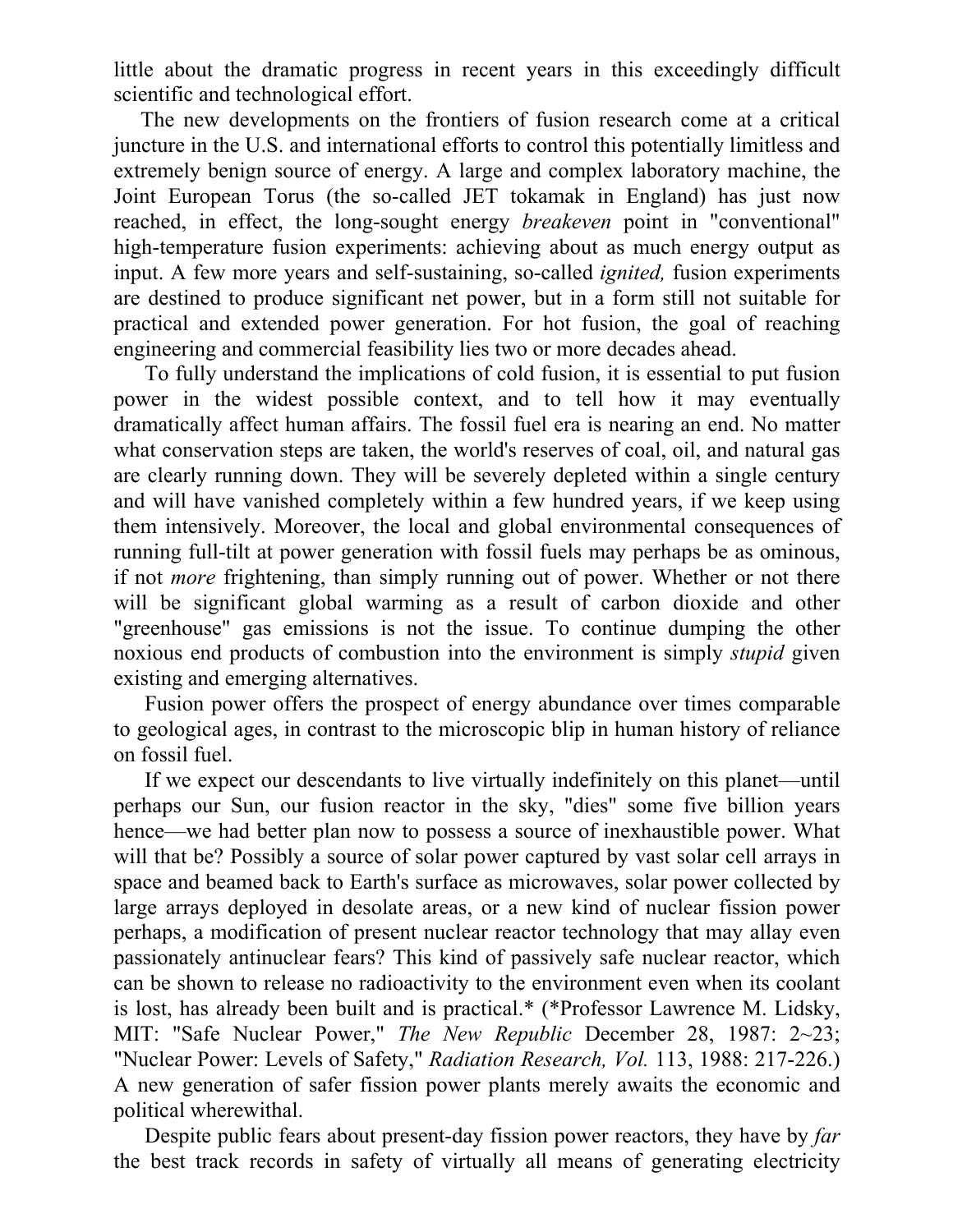(remember, even hydroelectric dams break and kill), and with their high-level radioactive wastes safely disposed in subterranean chambers—as must begin to be done in the coming decades—fission reactors are infinitely more benign to the environment than fossil fuel power. But while fission power may take us very far into the future—some hundreds or several thousands of years, depending on how fuel sources hold up—even fission has a demonstrably limited future. Fusion is an energy resource that is *virtually infinite.* 

#### **\*Fusion Is Forever**

We inhabit a water planet. Though relatively speaking it is less than eggshell-thin, a layer of water covers more than 70 percent of the world's surface. If we could use a tiny fraction of the millions of cubic kilometers of water for fuel to produce power for an energy-hungry globe, it would be infinitely better than achieving the alchemist's goal of turning base metals into gold. One way or another, the vision of harnessing the world's oceans to that end will come true. In researchers the world over, the dream of wrenching fire from ice is alive: fusion power, the fire of stars, taken from icy water.

The clever Prometheus of Greek legend merely stole fire from Zeus, the chief deity, and returned it to humankind. More audacious, fusion scientists have been struggling for four decades—roughly since the birth of the idea of fusion bombs to steal the fire of stars from ordinary water. Because water is so cold (on a relative scale being but a few hundred degrees above the absolute zero of temperature) taming fusion aims almost literally at teasing fire from ice.

Enough fusion fuel exists on Earth to keep billions of people going effectively forever. It is frozen fire that has existed since the birth of time. When realized, the vision of controlled fusion power will allow us to release energy from deuterium, a special form of hydrogen ("heavy" hydrogen) that exists in a small but potent amount in every drop of water in nature. About one hydrogen atom in every 6,700 on Earth is a hydrogen isotope, deuterium (often written, D). That is, deuterium is hydrogen because it has one proton in its tiny, dense nucleus, but deuterium also has a neutron accompanying the usual single proton, making it about twice as heavy as H—ordinary hydrogen (a neutron is only very slightly heavier than a proton). Every water molecule,  $H_2O$ , contains one oxygen atom and two hydrogen atoms.

 When you look out a window on a rainy day, you are watching fusion fuel falling from the sky. The tiny amount of deuterium in every gallon of ordinary water, about 1/250th of an ounce—not nearly enough to fill a baby's spoon if it were liquid -- contains potential fusion energy equivalent to the chemical combustion of 300 gallons of gasoline. A comparison of fusion, fission, and fossil fuel required for a typical power plant is in order: A typical electric power plant of 1,000 megawatt (MWW) capacity—meaning one thousand million watts—requires about twenty thousand railcars of coal *per year—*a procession carrying some two million tons and stretching about 400 kilometers! The oil energy equivalent of this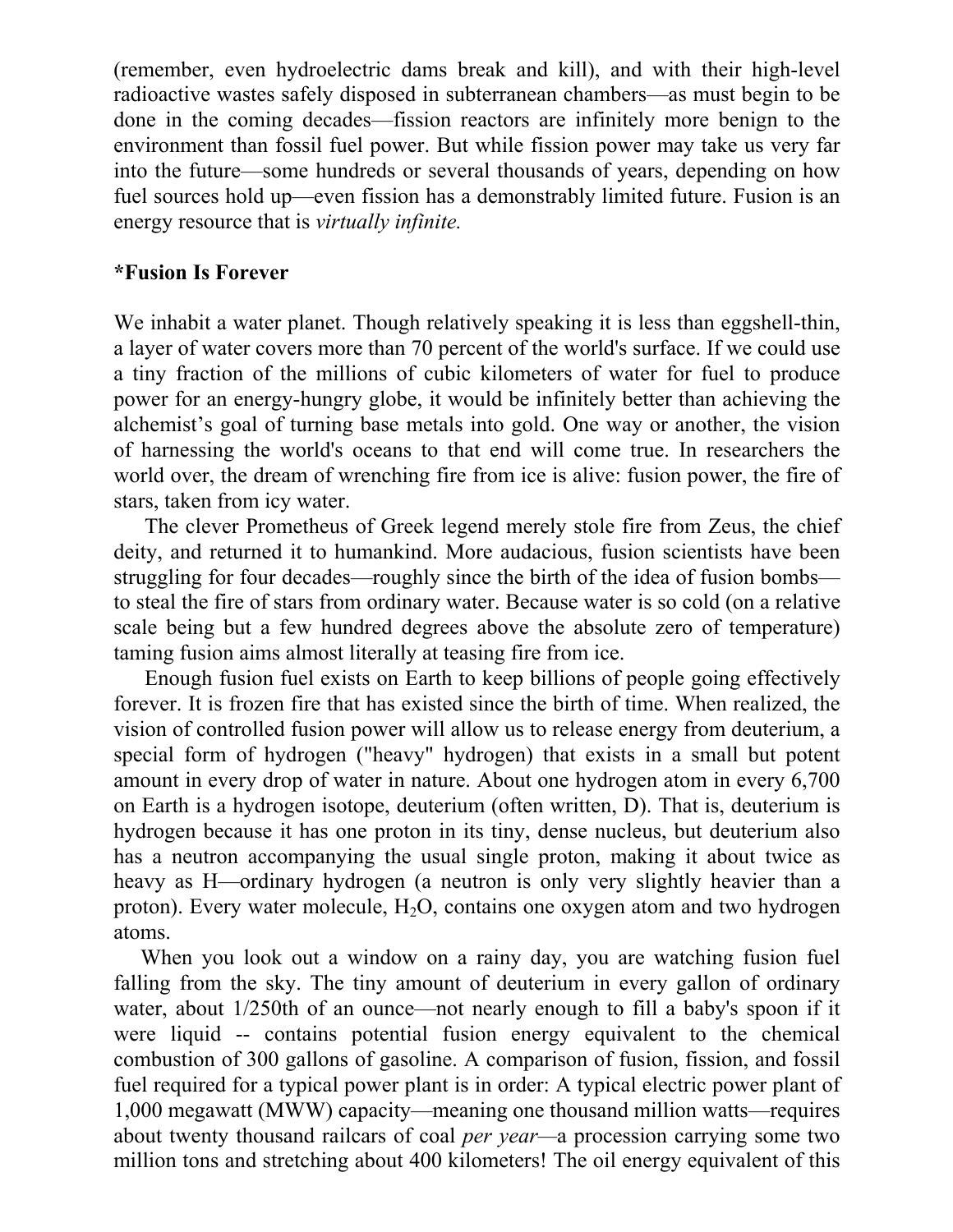is some ten million barrels of crude oil—seven supertankers worth. The nuclear fission fuel equivalent of this horrendous pile of coal or lake of oil comprises a mere 150 tons of raw uranium oxide— a volume easily carried by about eight tractor trailers. But a single pickup truck could carry the 0.6 ton of heavy water  $(D<sub>2</sub>O)$  necessary to fuel an equivalent 1,000 MW fusion power plant for one year!

There is obviously more than enough fusion fuel to go around, but before we can use it, we have a lot to learn.

#### **\*The Fusion Universe**

Look up in the sky on a dark night and you will see thousands of bright fusion reactors—the stars. The Sun is the fusion reactor that keeps us alive. If plants were to die for lack of fusion-produced starlight, the animal kingdom would soon follow into oblivion. We can say with confidence that every life-form on Earth energized as it is by sunlight— is an embodiment of fusion power.

We owe this to the violent collision of the nuclei of hydrogen atoms at the cores of stars where temperatures are reckoned in tens of millions of degrees. These collisions of hydrogen nuclei, simple single protons stripped of their ordinarily attending electrons, promote fusion reactions—the buildup of heavier nuclei from lighter ones. This results in a stupendous release of energy and an "ash" or reaction end product, the nuclei of the next heaviest element, helium—the kind of atom that buzzes within a child's balloon.

A star's fusion reactions produce the necessary temperature and gaseous pressure to counter the tendency of the star to collapse from its own self-gravitation, that is, from under its own weight. But gravity keeps the fusion fuel in a star cooking and contained. For decades, hot fusion researchers on Earth have tried to mimic the Sun by using intense magnetic fields to contain fusion reactions in gaslike *plasmas* at scores of millions of degrees, and more recently by aiming intense laser beams at solid fusion fuel pellets to turn them briefly into glowing plasmas— in effect, miniature stars.

 Plasmas are omnipresent in the universe. The visible universe is more than 99 percent plasma: the hot interiors of stars themselves; glowing reaches of material between the stars about to give birth to other stars or luminous from the intense radiation of stars of advanced age; lightning itself; the minute sparks jumping off one's finger after walking on a rug on a cold, dry day; the eerie, glowing auroral displays (Northern Lights); and plasmas within glowing fluorescent light bulbs or neon lights. The word plasma was coined in the 1920s by American physicist Irving Langmuir, who made a metaphoric comparison between the multicomponent blood plasma that carries red blood cells and the species of charged particles in the hot plasmas with which he was working.

Plasmas are gases in which temperatures are so high that negatively charged electrons have been stripped off of atomic nuclei to one degree or another and are swimming within a "soup" of positively charged particles. The overall charge of a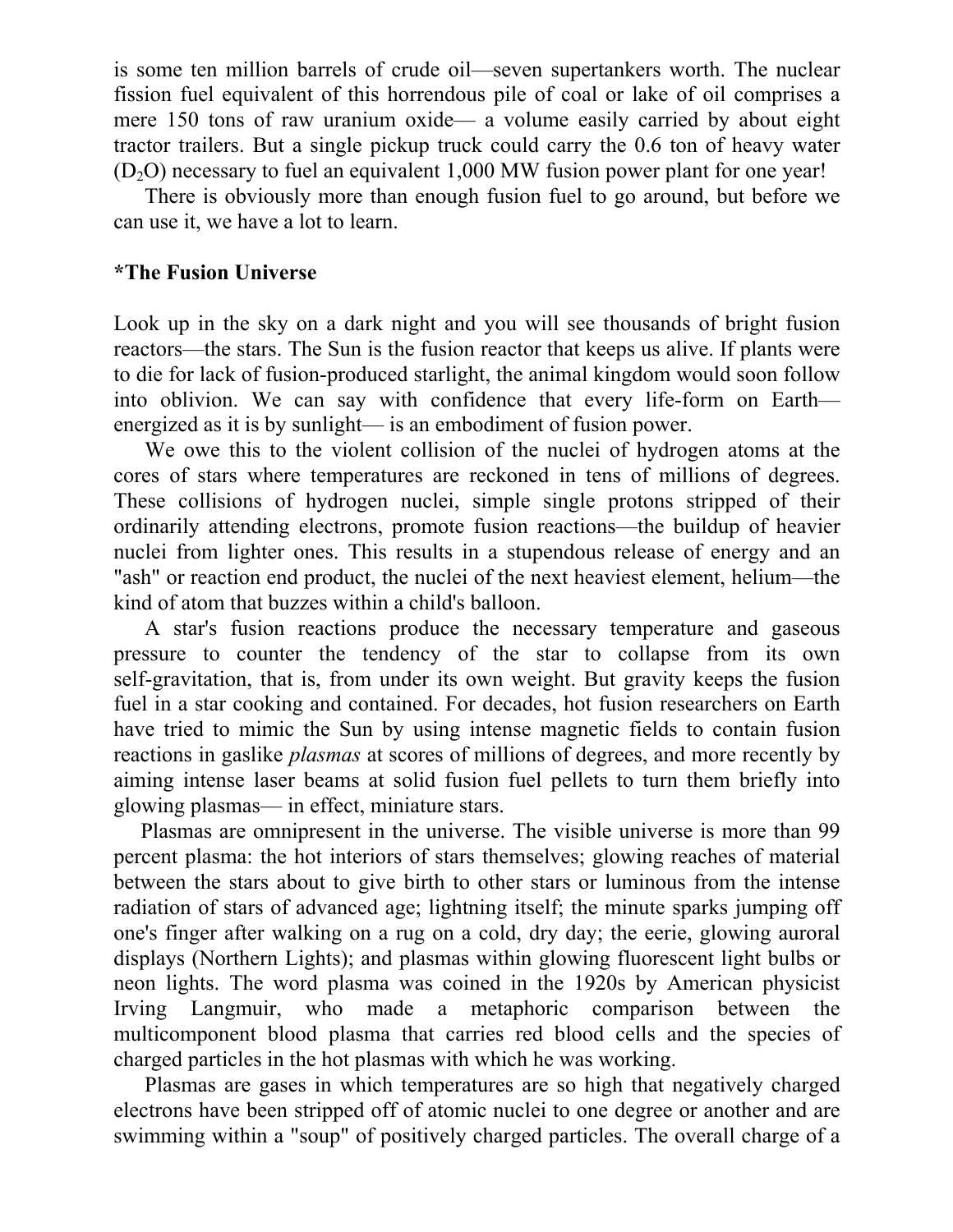plasma is typically zero, but it is a good conductor of electricity, because, like a metal, lots of electrons may roam freely.

Plasmas exhibit some of the most complex, dynamical behavior in nature, because their charged components respond to the forces from electrical and magnetic fields and these motions, in turn, set up their own fields. Not solids, liquids, or gases, high-temperature plasmas constitute a veritable fourth state of matter, the most common one in the cosmos. Rocky planets and moons with their ice, liquid oceans, and gaseous atmospheres are the exception rather than the rule in the plasma universe.

When the universe was born some 15 billion years ago in the titanic Big Bang explosion at the beginning of space and time, by the end of the first three minutes a high-temperature maelstrom of quarks (the fundamental constituents of protons and neutrons) and other subnuclear particles had cooked up a mixture of about 75 percent hydrogen nuclei (protons) and 25 percent helium nuclei (each with two protons and two neutrons), plus some other trace elements.\* (\*Percentages by mass not number of atoms.) Yes, the visible universe consists mostly of fusion fuel and helium ash. Perhaps even more fantastic: All the heavier elements that go into building our planet and our bodies, such atoms as carbon, oxygen, nitrogen, iron, silicon, not to mention more exotic ones such as palladium, platinum, or uranium, were once inside distant stars that exploded billions of years ago. That fusion is central to the scheme of the universe is a striking cosmic fact.

No matter that the kinds of fusion reactions within the Sun and other stars are of a different variety than we might expect to use in a human-engineered reactor. It will probably be much too difficult to fuse protons at high temperature, so hot fusion scientists have sought to fuse together deuterium nuclei and one even heavier hydrogen nucleus *tritium* (containing one proton and *two* neutrons) in various combinations.

The absolute zero of temperature is mighty cold: about—460 $\cdot$ F (Fahrenheit) or — 270•C (Celsius). In most substances, atoms jiggle barely at all near that frigid temperature. At higher temperatures, atoms and molecules move around faster, bumping into one another, their average speed depending on the temperature. Temperature, in fact, is a measure of the average velocity and energy of moving atoms or molecules. Indeed, temperature seems to be central to the occurrence of fusion reactions in nature. This is true because the relative velocity between atoms or their nuclei is one means by which the nuclear ingredients of fusion reactions can be made to overcome the extreme electrical repulsion forces between positive charges that normally keep them apart. That is why it is so difficult to fuse the bare protons of two ordinary hydrogen nuclei.

It is by far more convenient to use the Kelvin (K) scale of temperature, rather than Fahrenheit ( $\cdot$ F) or Celsius ( $\cdot$ C). There are no "below zero" temperatures on the Kelvin scale, because temperature is reckoned from 0 K, absolute zero, where minimal atomic or molecular motion is occurring. When we are talking about millions of degrees, as is often done in fusion research, the Kelvin temperature is virtually identical to the Celsius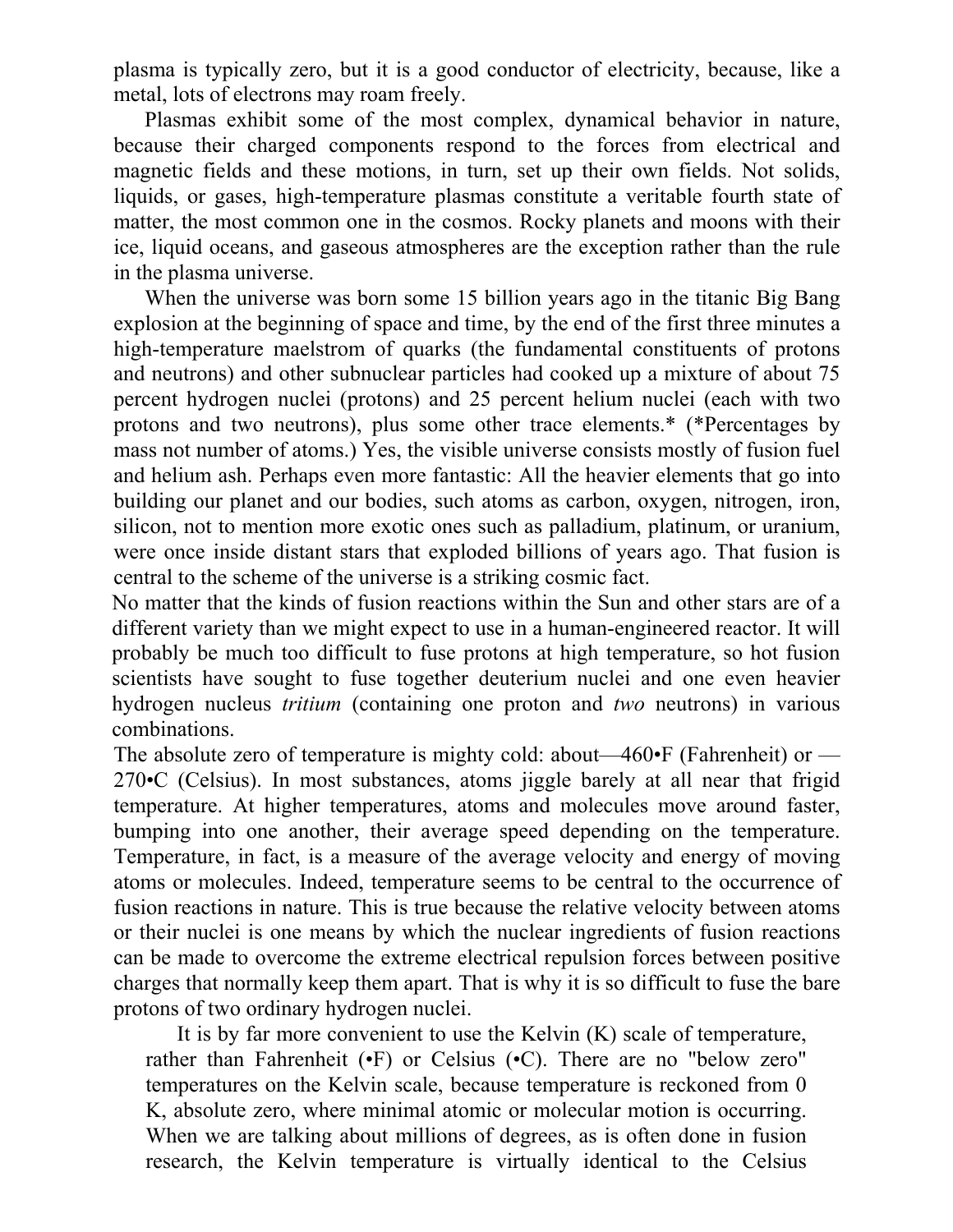temperature, since a Kelvin and a Celsius degree are of the same size (measure of temperature rise) and the zero temperature for Celsius (0•C, the freezing point of water under normal conditions) begins only 273•C above absolute zero—a small number compared to millions of degrees. (Unlike for •C temperatures, it is customary not to indicate a degree sign "•" before the K.)

### **\*Star or Planet?**

It is not *strictly* true that without the fusion reactions of the Sun, the temperature of our planet would approach that of deep space—about 3 K. When the rocky Earth and the other planets formed some 4.5 billion years ago from a cloud of primordial debris that was enriched with the heavier elements of exploded stars, radioactive atoms were mixed into the recipe for the planets. The nuclei of these atoms are so unstable that they disintegrate and emit radiation spontaneously, radiation that can slowly but surely heat the body of a planet. The heat flow coming from the interior of Earth is thousands of times less than the power of radiation from the Sun that strikes the planet.\* (\*Still, it is interesting that upward through a square of continental surface about 130 feet on edge passes enough heat to power a 100 watt electric light bulb (if the heat were convertible to electricity with 100% efficiency). No one has ever tried to harness this weak flow of energy from radioactivity, except in those rare places where geological formations— hot springs, geysers, and the like—bring greater heat flow to the surface.)

 Now these nuclear processes that contribute to heating Earth's interior are, of course, not fusion reactions. They are simple radioactive decays of one heavy element such as thorium or uranium into lighter elements—ultimately to such stable forms as the element lead. For the most part, these nuclear processes are not even *fissions,* in which atomic nuclei split into two roughly equal fragments, although a small amount of natural fissioning does occur. The recent interest in cold fusion, however, has prompted wild speculation that low levels of natural *fusion* reactions may be occurring deep within the Earth.

So basic a question as, "What is the difference between a star and a planet?", has to do with whether copious fusion reactions either are occurring or ever did happen within an astronomical body. Tiny Earth, Mercury, Venus, Mars, and Pluto are obviously planets. They certainly aren't massive enough to have any abundant "conventional" fusion reactions going on within their cores, nor do they have hydrogen fusion fuel in their central regions. But what about the Solar System's gas giants, Jupiter, Saturn, Uranus, and Neptune? Could these planets more properly be termed *failed* or *borderline* stars?

Certainly Jupiter and its sister giant planets may make at least a remote claim to being stars. Astronomers have measured the electromagnetic radiation coming from Jupiter—both visible light and infrared radiation—and find that more energy is coming out than is going in. Some have speculated that this excess radiation is coming from weak fusion reactions going on within Jupiter. If this were true, we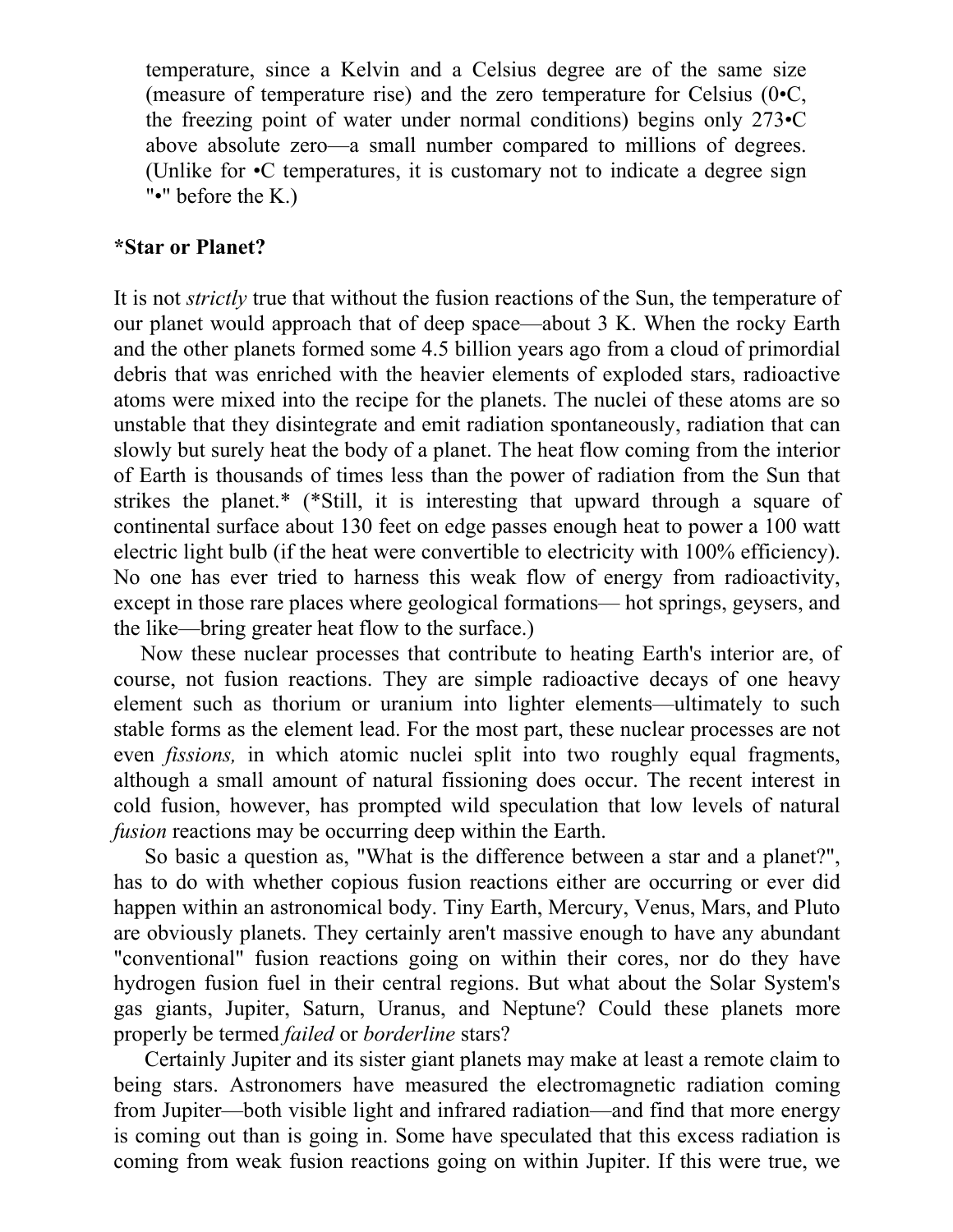would have hot fusion reactions in stars and cold fusion reactions in planets from fire to ice, as it were.

However, to be a true star that generates significant energy of its own, astronomers believe that an aggregation of hydrogen and helium, self-contracting from the force of gravity, must have a mass of about 80 times that of Jupiter. This is still much less matter than exists in our own Sun. Jupiter, with 300 times the mass of Earth, has but one-thousandth the mass of the Sun, so to be a star, a body should be no less massive than about 8 percent of the Sun. There has been much interest in the search for these low mass stars that have been dubbed brown dwarfs, because of their presumed very low surface temperatures. In recent years, evidence (albeit not yet conclusive) has accumulated that brown dwarfs with relatively weak fusion reactions in their cores exist, both as companions orbiting other suns and perhaps as independent objects coasting freely through space.

 It is important to realize that despite the multimillion degree temperature and high density of the Sun's core, it is still far too cool for the kinds of fusion reactions that scientists have been trying to produce in laboratory hot fusion reactors. (Newspaper articles often say that hot fusion scientists are trying to "tame the power of the stars," unfortunately giving the misleading impression that they are planning to use those very same fusion reactions. They are not.) The temperatures that scientists are seeking are 100 million K and beyond. What is more, energy production in the solar core is actually very weak—only a few watts per ton of "starstuff." The bodily heat output of a resting human being, coming from chemical reactions of course, is by far more impressive! The solar core's great size and mass explain how the total output of the Sun can be so stupendous—4 x 1026 watts. The energy released in *one second* by the Sun could keep our civilization going at its present rate of energy consumption for more than a million years; collecting that power radiated in every direction by the Sun would be another matter.

#### **\*What Is Fusion?**

The idea behind fusion is really very simple. Two light-weight\* *(\*Mass is* the more general and accepted terminology that physicists use, because, technically, *weight* depends on location (an object weighs less on the Moon than on the Earth), whereas the quantity known as *mass* does not.) nuclei come together and stick to one another or *fuse,* forming a nucleus of greater weight than either of the two reactant nuclei. In creating the new nucleus, this fusion process may also include the ejection of one or more subnuclear particles such as a positive electrically charged proton or a chargeless neutron, or other kinds of particles. But the key phenomenon in fusion—its *defining characteristic—*is the formation of a more massive nucleus and the release of energy in a number of forms, whether in the velocity of particles such as neutrons or protons, in penetrating powerful radiations called *gamma rays* (like X rays, only much more energetic), or in other mechanisms that some have hypothesized for cold fusion. The resulting mass of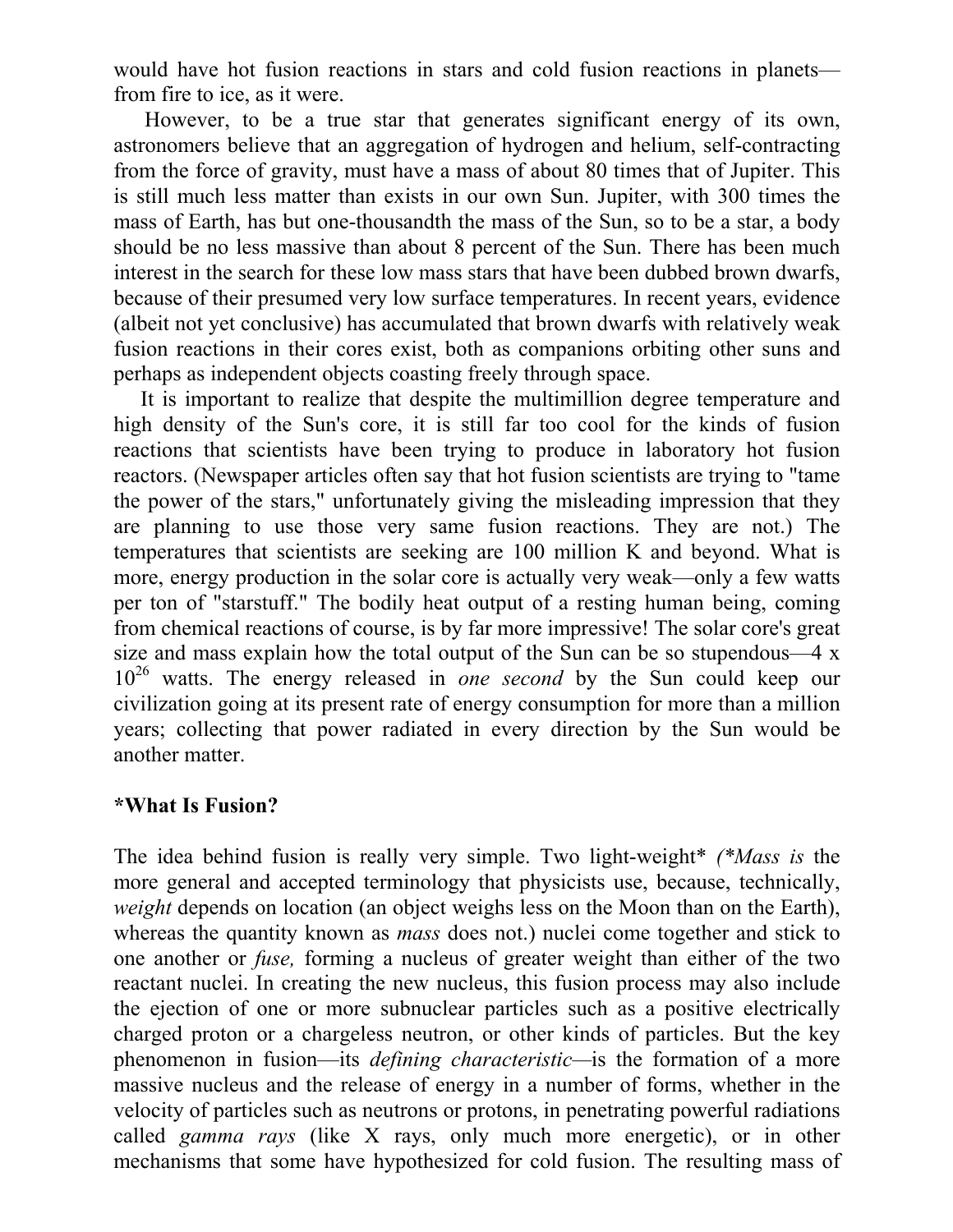the newly fused nucleus is less than the combined mass of the nuclei that formed it—a tiny amount of mass disappears during fusion and is converted to energy.

The energy release in fusion comes from the conversion of matter to energy by an amount given by Albert Einstein's formula from his 1905 theory of special relativity,  $E=mc^2$ ; that is, the energy release is equal to the mass that is converted multiplied by the speed of light squared. (Light speed must be in units consistent with the mass, such as meters-per-second if mass is in kilograms; then E would come out as *watt-seconds, a unit like kilowatt-hours* that you notice in despair each month on your electric utility bill.)

 What form of matter is disappearing in a fusion reaction is far less obvious, but disappearing it surely is. To cite one astonishing example: Every second some four-million metric tons of mass disappear within the Sun's fusion reactor, being converted to energy that eventually emerges at the star's surface! Yet so massive is the Sun that this destruction of mass can occur for billions of years and still less than one ten thousandth of its original mass will have vanished. We too easily forget, but this is what is so remarkable about any kind of nuclear power: The conversion of a minute fraction of the mass of fuel can liberate staggering amounts of energy, all because of  $E=mc^2$ .

The energy requirement *per proton or neutron* to bind an atomic nucleus together for a long time *generally* becomes *less* in the case of larger nuclei (up to the mass of about iron, which typically has 26 protons and 30 neutrons). This is the so-called *binding energy* of a nucleus. When two light nuclei fuse to form a more massive nucleus, adding up the masses of the resulting nucleus and any particles such as neutrons that may fly off in the process, gives a total final mass that is *less than that of the original two nuclei added together.* This mass deficit or loss is what has been converted to the energy of particles and radiations that emerge from the fusion reaction. Fusion reactions, just like fission reactions, *must* involve the loss of mass and its conversion to various forms of energy such as heat and radiation.\* (\*For our purposes, it really isn't important to understand exactly why *less* energy per constituent *nucleon—*neutron or proton—should be required to hold this more massive nucleus together by what are called *nuclearSorces.*  Understand, however, that there is a natural tendency for positively electrically charged protons to repel one another, and it is only the presence of charg,eless neutrons along with the attractive nuclear forces that "glue" a nucleus together.)

There are many, many kinds of fusion reactions that can occur among light elements, but the following one, for example, is of concern in the engineering of hot fusion reactors because it illustrates how deuterium can be used as fuel (the  $\rightarrow$  means simply goes to or becomes):

 $D + D \rightarrow$ <sup>3</sup>He [at 0.82 MeV energy] + n [at 2.45 MeV energy] (1)

Deuterium plus Deuterium (Goes to) Helium-3 plus a neutron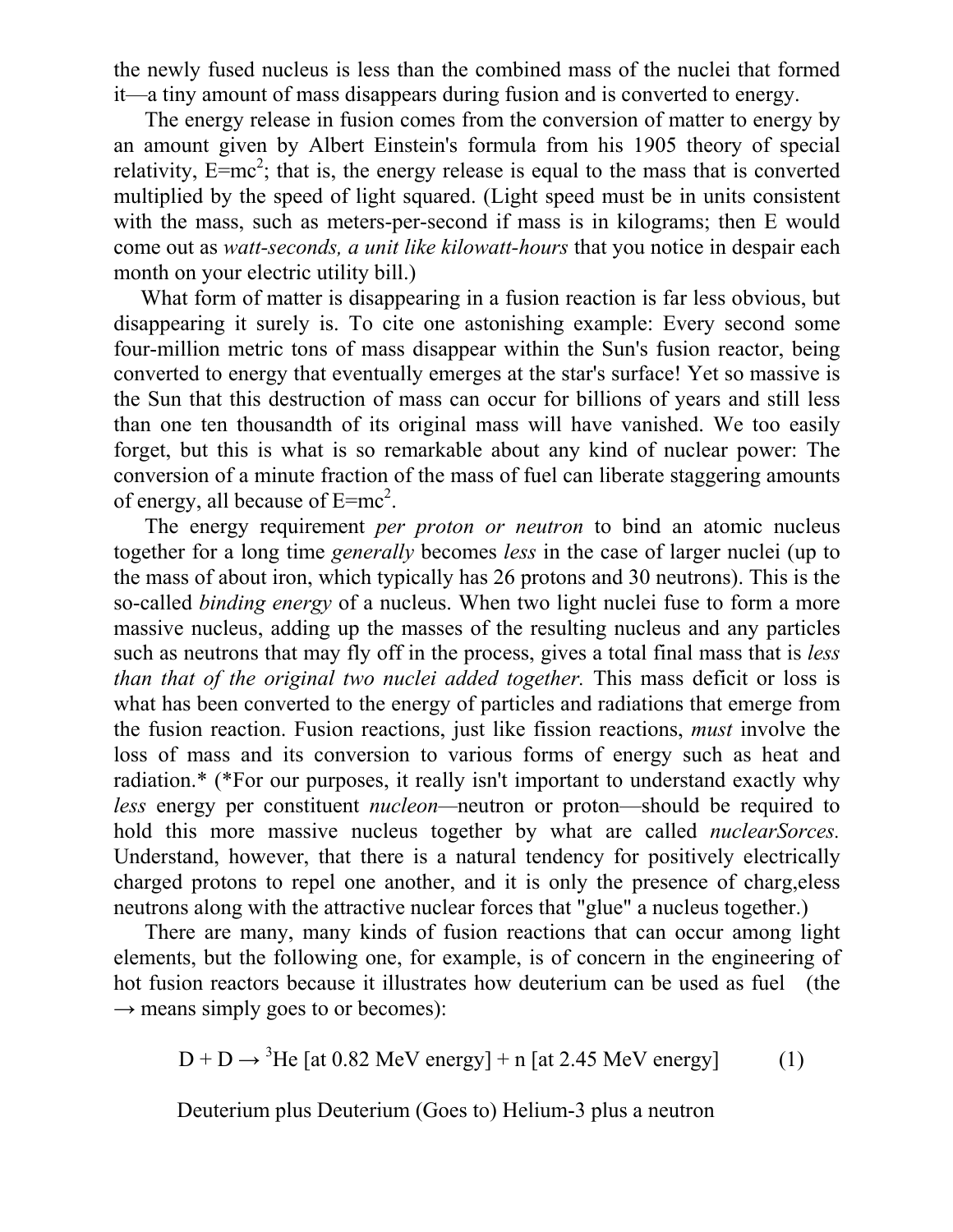We will have more to say about such reactions in discussing the different technologies that scientists have considered to tame fusion, but it is instructive to understand how to interpret these simple symbolic equations. Don't let them scare you—they are really quite easy and you certainly *don't have to memorize them!*  Reaction (1) suggests that two *deuterons* (deuterium nuclei, designated D, just as ordinary hydrogen has its own symbol, H) can combine to form the nucleus of helium-3 (designated  ${}^{3}$ He) plus a neutron (n). By definition, the element helium has two protons in its nucleus (the number of protons always defines what the element is), and the added neutron gives a total nucleon count (protons plus neutrons) of three, hence the superscript 3. Helium-3, extremely rare in nature (though prevalent on the surface of the Moon, having been transported there by the solar wind), is a variant or an isotope of the ordinary kind of helium, helium-4 or <sup>4</sup>He, which has two protons and two neutrons in its nucleus.

 For the nuclear "bookkeeping" in such equations to be correct, the number of individual particles or nucleons (protons or neutrons) on the left side of the equation must equal the number of nucleons on the right side. (Example: Together the two deuterons on the left in reaction (1) comprise four nucleons; on the right, <sup>3</sup>He plus the neutron, n, comprise  $3 + 1$  or four nucleons. Thus, the equation balances.) The numbers in brackets near each reaction product tell how much energy of motion *(kinetic energy)* is vested in that particle or nucleus after the reaction occurs and energy is liberated. This is the energy that typically may be used in some kind of conversion process toward useful power generation. The numbers represent how many *"MeV"* or *"millions of electron volts"* of energy are in the motion of that particle or nucleus.

An *electron volt is* a very tiny amount of energy. Millions of electron volts are still a small amount of energy (one MeV is about the energy needed to lift up a speck of dust weighing a millionth of a gram a distance of about one-millionth of a meter), but when many reactions are occurring simultaneously among trillions of like particles, the energy adds up! One electron volt is the energy that a tiny electron (with only l/1836th the mass of a proton) picks up when it is accelerated by one volt—about the voltage difference between the two ends of a flashlight battery. Ordinary *chemical* reactions between individual atoms have energies on the order of a few electron volts (a few eV's), but *millions* of electron volts (MeV's) are characteristic of the energy output of the several nuclear reactants in fusion processes. This explains why fusion reactions involving nuclei are typically millions of times more potent than chemical reactions, which *by definition* only involve the interactions of the tenuous clouds of flitting electrons that surround individual nuclei.

Several other reactions are of major interest to fusion pioneers:

 $D + D \rightarrow T$  [at 1.01 MeV energy] + p [at 3.02 MeV energy] (2)

Deuterium plus Deuterium (Goes to) Tritium plus a proton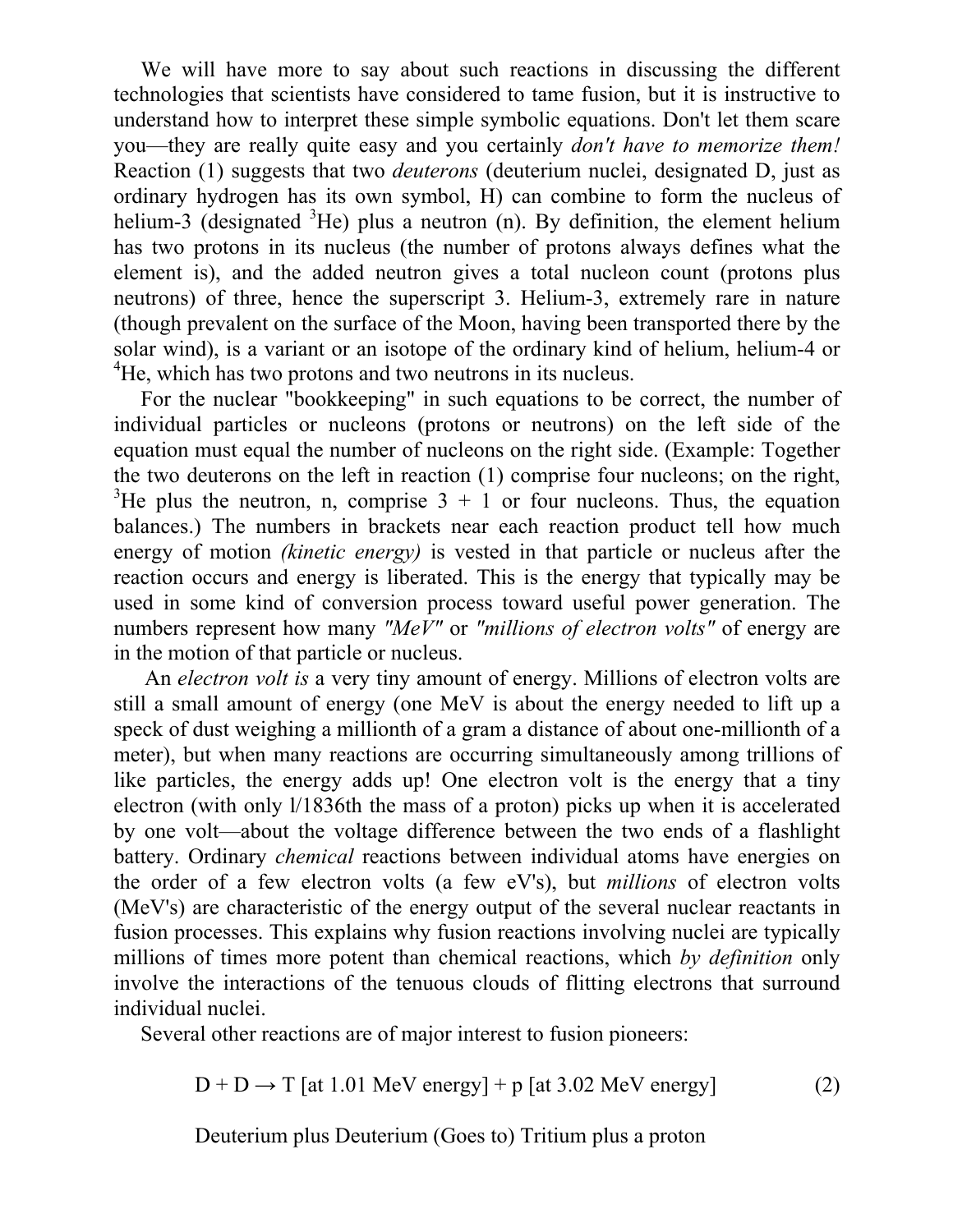$$
D + D \rightarrow {}^{4}\text{He} + y \text{ [at 23.8 MeV energy]}
$$
 (3)

Deuterium plus Deuterium (Goes to) Helium-4 plus a gamma ray

$$
D + T \rightarrow {}^{4}\text{He} \text{ [at 3.5 MeV energy]} + n \text{ [at 14.1 MeV energy]} \tag{4}
$$

Deuterium plus Tritium (Goes to) Helium-4 plus a neutron

In reaction (2), two deuterium nuclei react and form a *tritium* nucleus (a *triton),*  another isotope of hydrogen (two neutrons plus the basic proton that identifies tritium as an isotopic form of hydrogen), plus a surplus proton. In reaction (3), two deuterium nuclei react to form a nucleus of helium-4 plus a high-energy gamma ray. In reaction (4), a deuterium nucleus reacts with the nucleus of the hydrogen isotope tritium. The reaction produces ordinary helium-4 plus a surplus neutron.

 The first three reactions occur when pure deuterium fuel is brought to extremely high temperature. The first two of these three reactions, or branches as they are fondly called, are by far the dominant ones that occur with pure deuterium fuel. These two occur with about equal probability. So "burning" deuterium in a fusion reaction gives about an equal number of end products from these two reaction branches: about as much helium-three  $(^{3}He)$  as tritium and about as many protons as neutrons. Much more rarely (with a probability of only about one out of ten-million for every two D's that come together) the third branch occurs, producing ordinary child's balloon helium-4 and a powerful and penetrating gamma ray.

Because in high temperature plasma fusion the so-called branching ratio between reactions (1) and (2) is about one-to-one and because reaction (3) occurs only rarely, this became a major bone of contention in the cold fusion controversy. Hot fusion physicists who were already extremely skeptical of "fusion by chemistry" were loath to abandon so solidly established a finding as the hot fusion branching ratios and took this point as a fundamental article of disbelief. It is perfectly true that in no cold fusion experiment have the traditional branching ratios been found, much less was there any evidence of consistency between these reported reaction end products and the amount of heat being measured.

Even though these are the three reactions with which hot fusion scientists primarily concern themselves in present experiments, for various technical reasons it would be difficult and needlessly expensive to build a hot fusion reactor using pure deuterium fuel, so the practical working reactors that they hope to build would use the more powerful and easy to produce reaction (4) between deuterium and tritium  $(D + T)$ . The potent neutron coming off the reaction is the key to hot fusion power, because its energy could be absorbed in a surrounding blanket of molten lithium (Li) metal, which would, in turn, heat water to produce steam to run an electricity-producing turbogenerator (Chapter 2).

The fast neutron would also turn some of the lithium atoms into tritium, which could then be extracted and fed back to the reaction chamber and used as fuel. In a